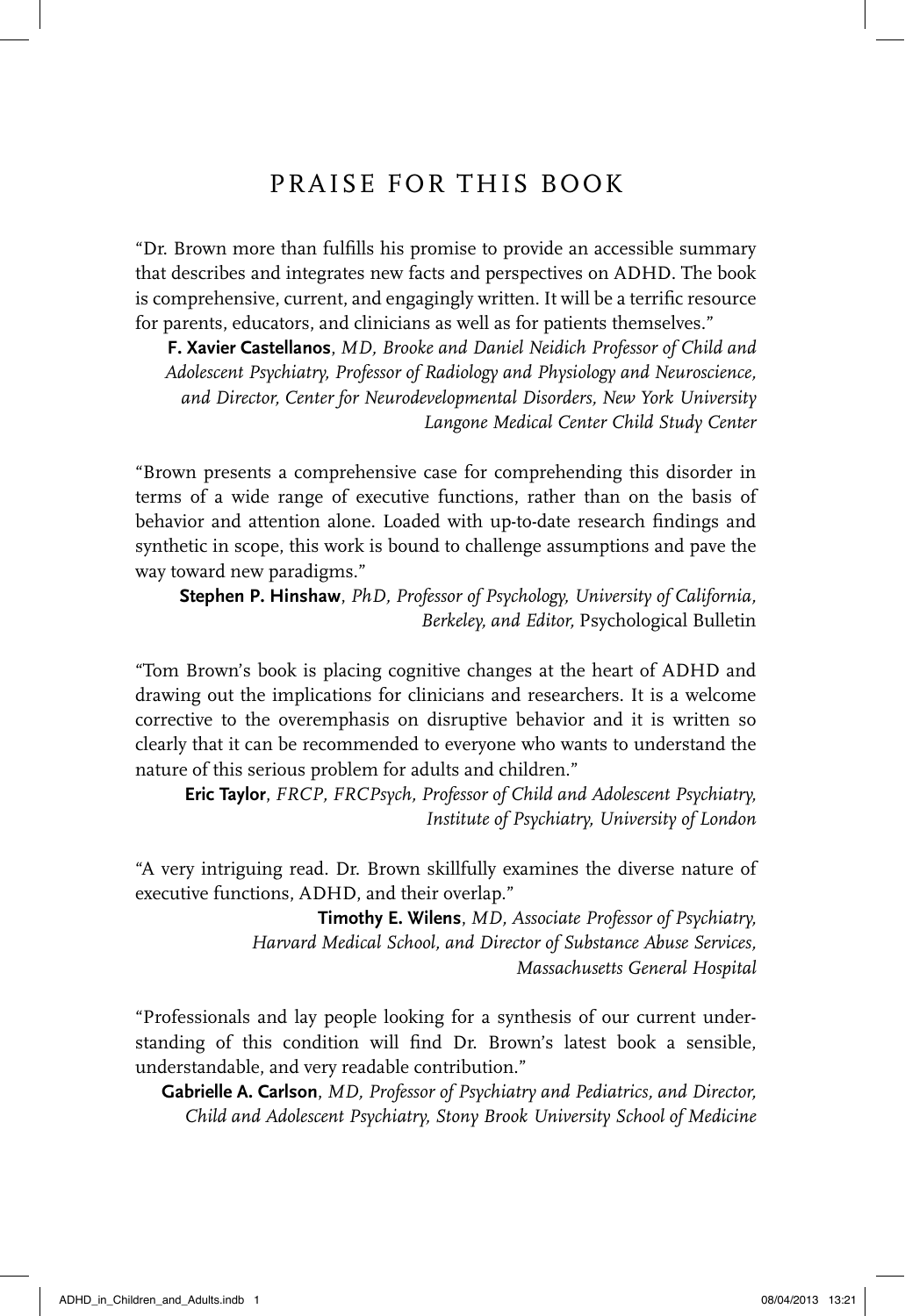"Dr. Brown presents a science-driven and cohesive way of re-conceptualizing the disorder, revitalizing the central role of executive functioning impairment in ADHD. This book translates recent advances in ADHD science into understandable words not only for mental health professionals, but for all those interested in this very prevalent disorder affecting individuals across the whole life cycle."

**Luis Augusto Rohde**, *MD, PhD, President of the World Federation of ADHD, and Professor of Psychiatry, Federal University of Rio Grande do Sul, Brazil*

"Tom Brown's newest book pulls from the latest research in ADHD to present a new explanatory paradigm. Research results are distilled to debunk myths and offer sound guidance on evaluation and effective treatment. This book is a must-read for any education, health, or mental health professional who encounters children or adults with ADHD. Its direct and clear language makes the explanations and conclusions accessible to parents and adult patients, too."

**Mina K. Dulcan**, *MD, Osterman Professor of Child Psychiatry and Head, Department of Child and Adolescent Psychiatry at the Ann & Robert H. Lurie Children's Hospital of Chicago; Professor of Psychiatry and Behavioral Sciences and Pediatrics, and Director, Child and Adolescent Psychiatry, Northwestern University Feinberg School of Medicine*

"This book presents a highly useful and current summation of the major findings concerning ADHD and the role of executive functioning in it. Clinicians, students, and laypeople will find here much valuable information on the disorder, its assessment and diagnosis, and its management."

**Russell A. Barkley**, *PhD, Clinical Professor of Psychiatry and Pediatrics, Medical University of South Carolina*

"Thomas E Brown has produced a comprehensive reference. It extends our understanding of the impact of Attention Deficit Hyperactivity Disorder as that diagnosis assumes new borders in DSM 5."

**Martha Bridge Denckla**, *MD, Professor of Neurology, Pediatrics, and Psychiatry, Johns Hopkins University School of Medicine, and Director, Developmental Cognitive Neurology, Kennedy Krieger Institute*

"Tom Brown is one of the true pioneers in our growing understanding of ADHD. Both a clinician and a researcher, he continues to deepen and enlarge our knowledge of ADHD. Dr. Brown is a dedicated doctor who's written yet another brilliant book."

> **Edward Hallowell**, *MD, author of* Delivered from Distraction *and* The Childhood Roots of Adult Happiness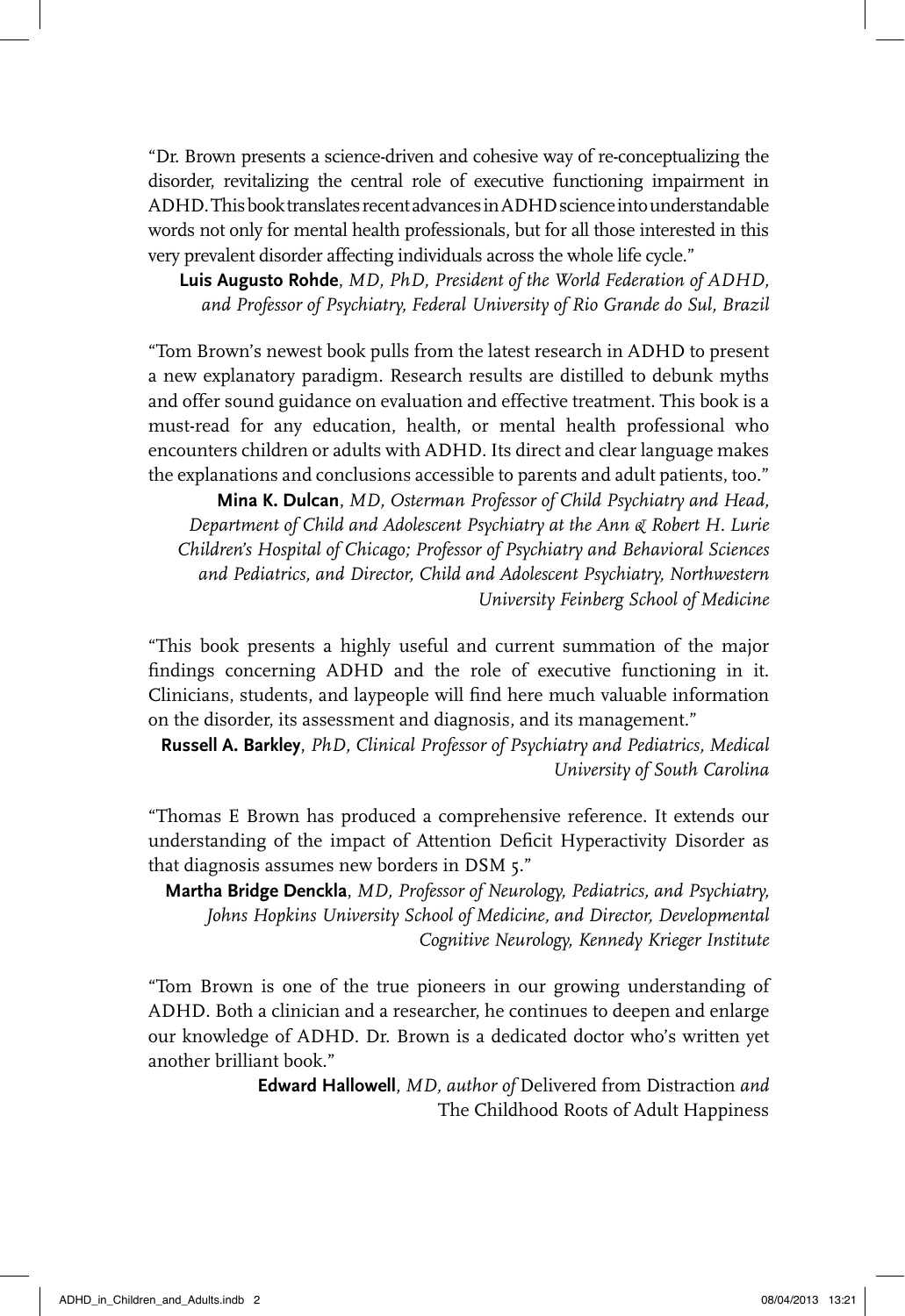## A New Understanding of ADHD in Children and Adults

For over 100 years, ADHD has been seen as essentially a behavior disorder. Recent scientific research has developed a new paradigm which recognizes ADHD as a developmental disorder of the cognitive management system of the brain, its executive functions. This cutting-edge book pulls together key ideas of this new understanding of ADHD, explaining them and describing in understandable language scientific research that supports this new model. It addresses questions like:

- **•** Why can those with ADHD focus very well on some tasks while having great difficulty in focusing on other tasks they recognize as important?
- **•** How does brain development and functioning of persons with ADHD differ from others?
- **•** How do impairments of ADHD change from childhood through adolescence and in adulthood?
- **•** What treatments help to improve ADHD impairments? How do they work? Are they safe?
- **•** Why do those with ADHD have additional emotional, cognitive, and learning disorders more often than most others?
- **•** What commonly held assumptions about ADHD have now been proven wrong by scientific research?

Psychiatrists, psychologists, social workers, and other medical and mental health professionals, as well as educators and those affected by ADHD and their families, will find this to be an insightful and invaluable resource.

**Thomas E. Brown**, PhD, is Associate Director of the Yale Clinic for Attention and Related Disorders and Assistant Clinical Professor of Psychiatry, Yale University School of Medicine. He is a Fellow of the American Psychological Association, developer of the *Brown ADD Scales for Children and Adults* (Pearson), and author of the prize-winning book, *Attention Deficit Disorder: The Unfocused Mind in Children and Adults*. Dr. Brown is also editor of the textbook, *ADHD Comorbidities: Handbook of ADHD Complications in Children and Adults* (American Pyschiatric Publishing). Visit the author's website at www.DrThomasEBrown.com.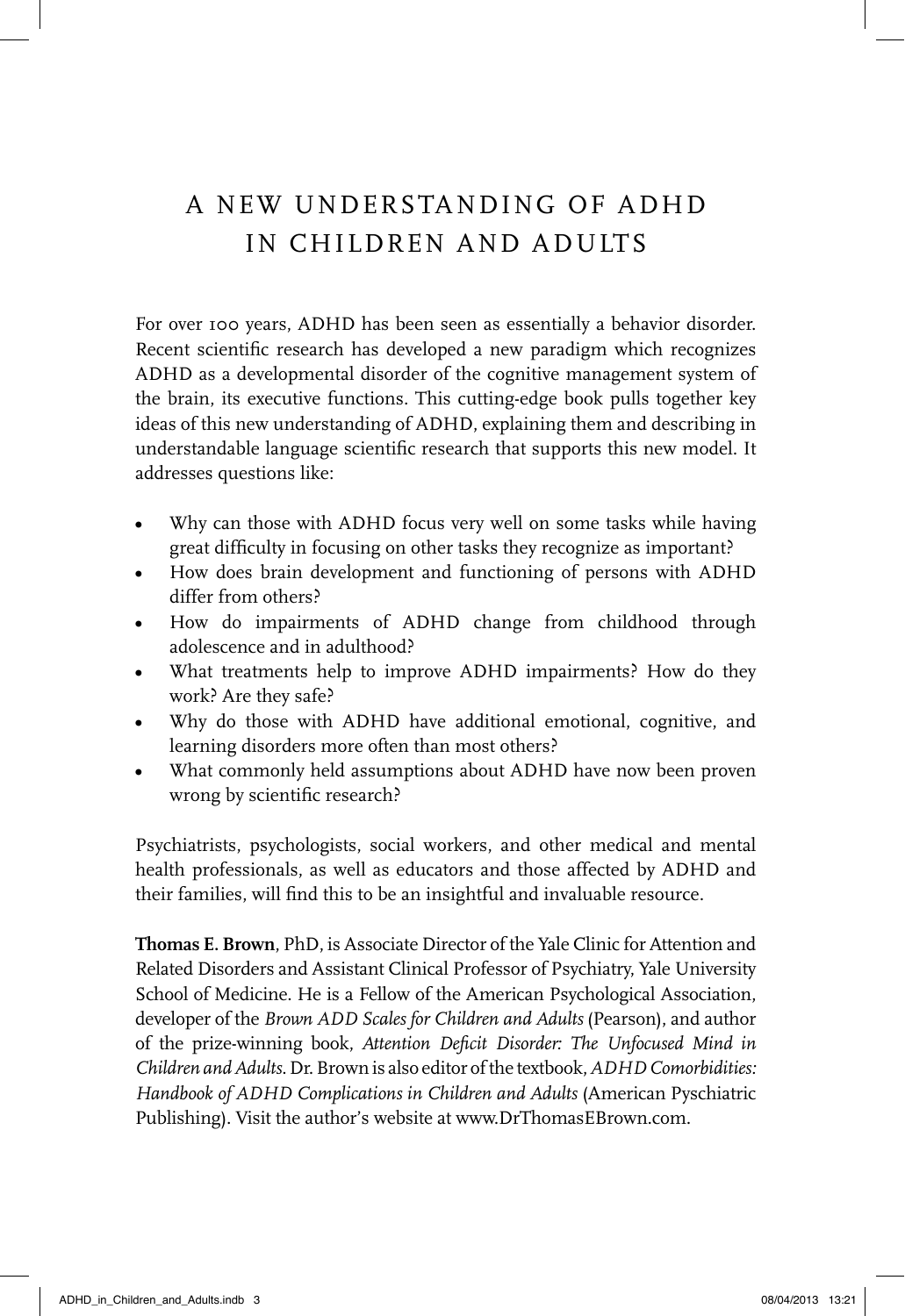$\overline{\phantom{a}}$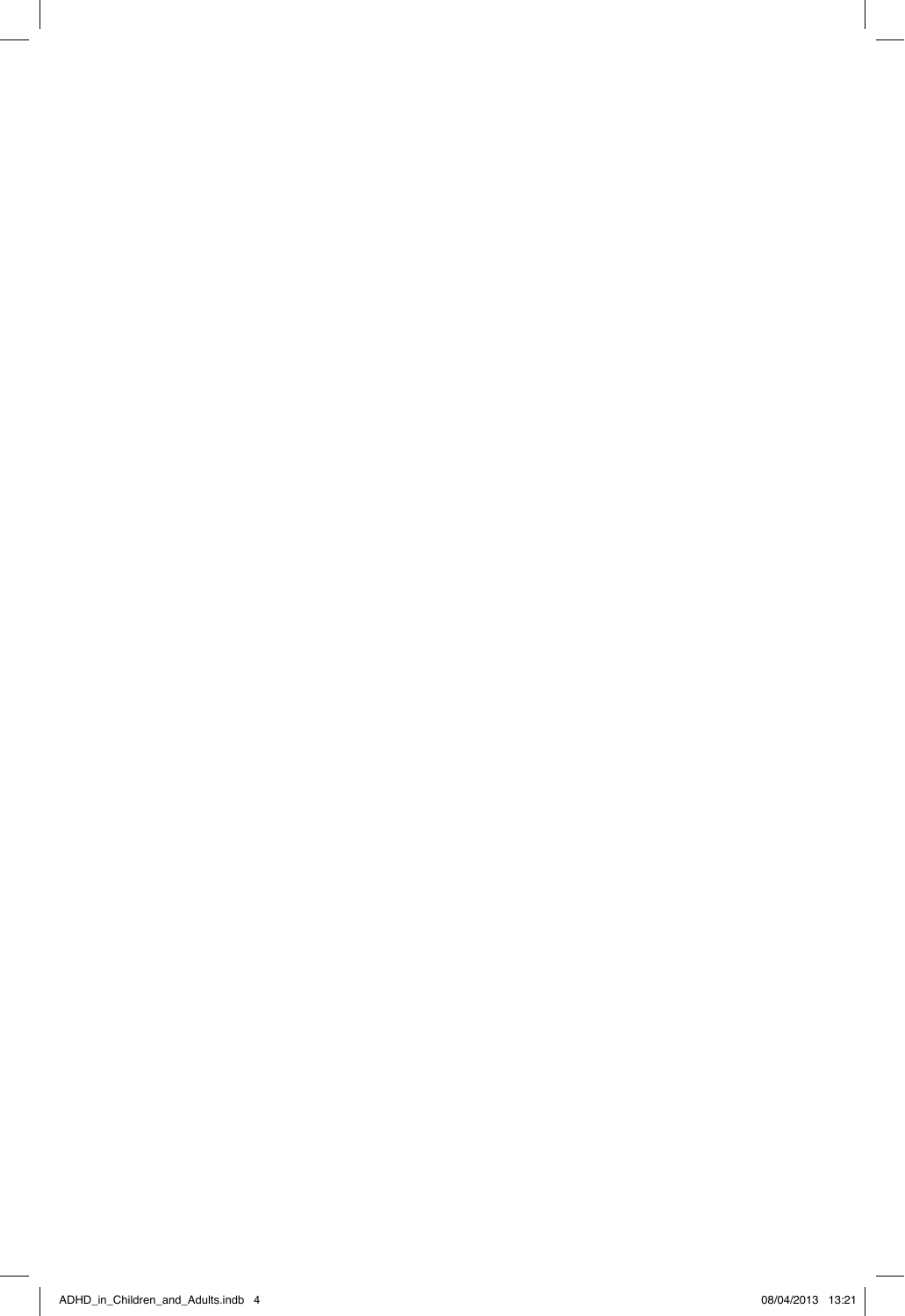# A New Understanding of ADHD in Children AND ADULTS

Executive Function Impairments

*Thomas E. Brown*

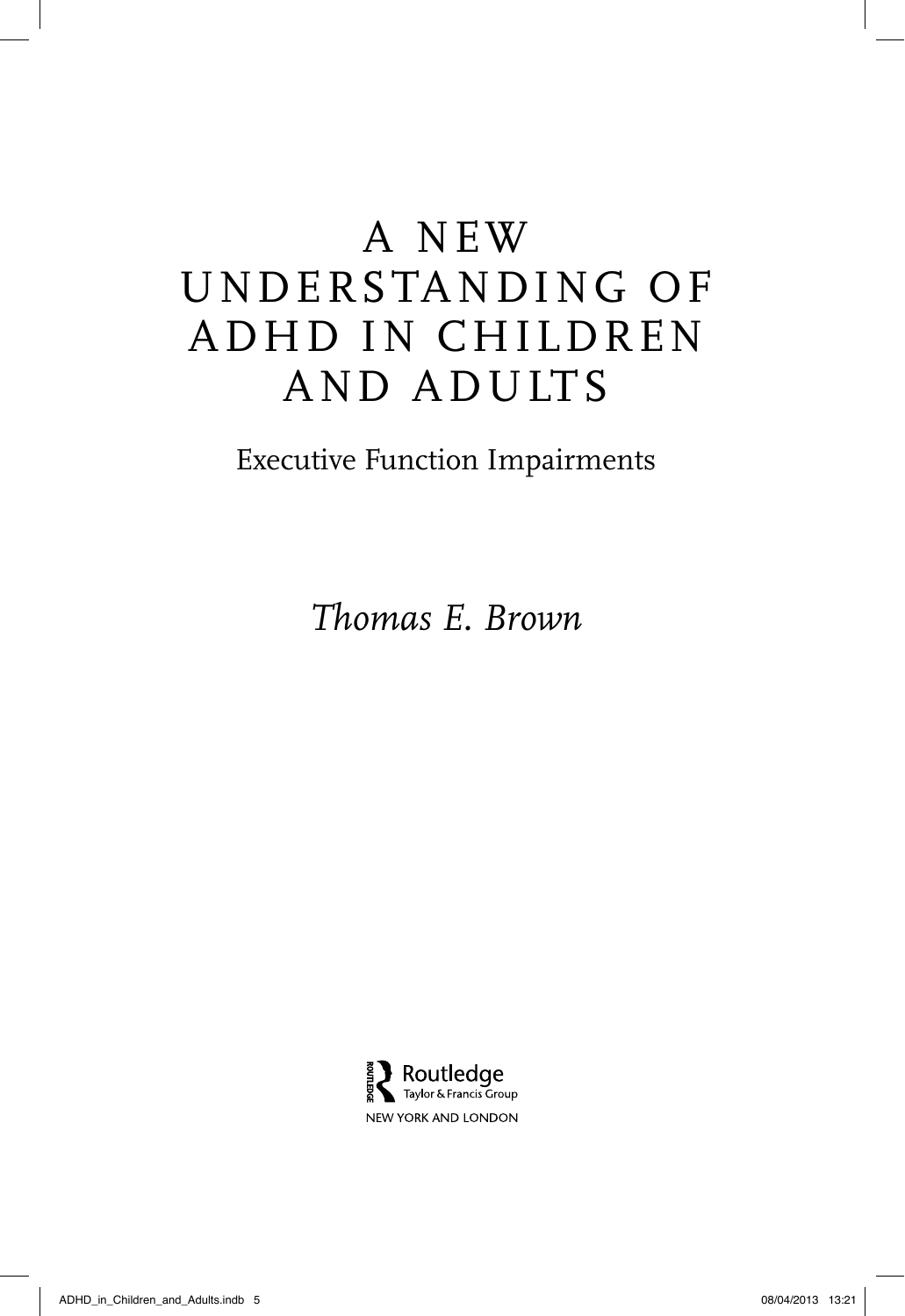First published 2013 by Routledge 711 Third Avenue, New York, NY 10017

Simultaneously published in the UK by Routledge 27 Church Road, Hove, East Sussex BN3 2FA

*Routledge is an imprint of the Taylor & Francis Group, an informa business*

© 2013 Taylor & Francis

The right of Thomas E. Brown to be identified as author of this work has been asserted by him in accordance with sections 77 and 78 of the Copyright, Designs and Patents Act 1988.

All rights reserved. No part of this book may be reprinted or reproduced or utilized in any form or by any electronic, mechanical, or other means, now known or hereafter invented, including photocopying and recording, or in any information storage or retrieval system, without permission in writing from the publishers.

*Trademark notice:* Product or corporate names may be trademarks or registered trademarks, and are used only for identification and explanation without intent to infringe.

*Library of Congress Cataloging in Publication Data* Brown, Thomas E., 1942- A new understanding of ADHD in children and adults : executive function impairments / Thomas E. Brown. pages cm Includes bibliographical references and index. 1. Attention-deficit hyperactivity disorder. 2. Attention-deficit disorder in adults. 3. Mental illness--Classification. I. Title. RJ506.H9B7652 2013 618.92'8589--dc23 2013001384

> ISBN: 978-0-415-81424-9 (hbk) ISBN: 978-0-415-81425-6 (pbk) ISBN: 978-0-203-06753-6 (ebk)

Typeset in Garamond by Saxon Graphics Ltd, Derby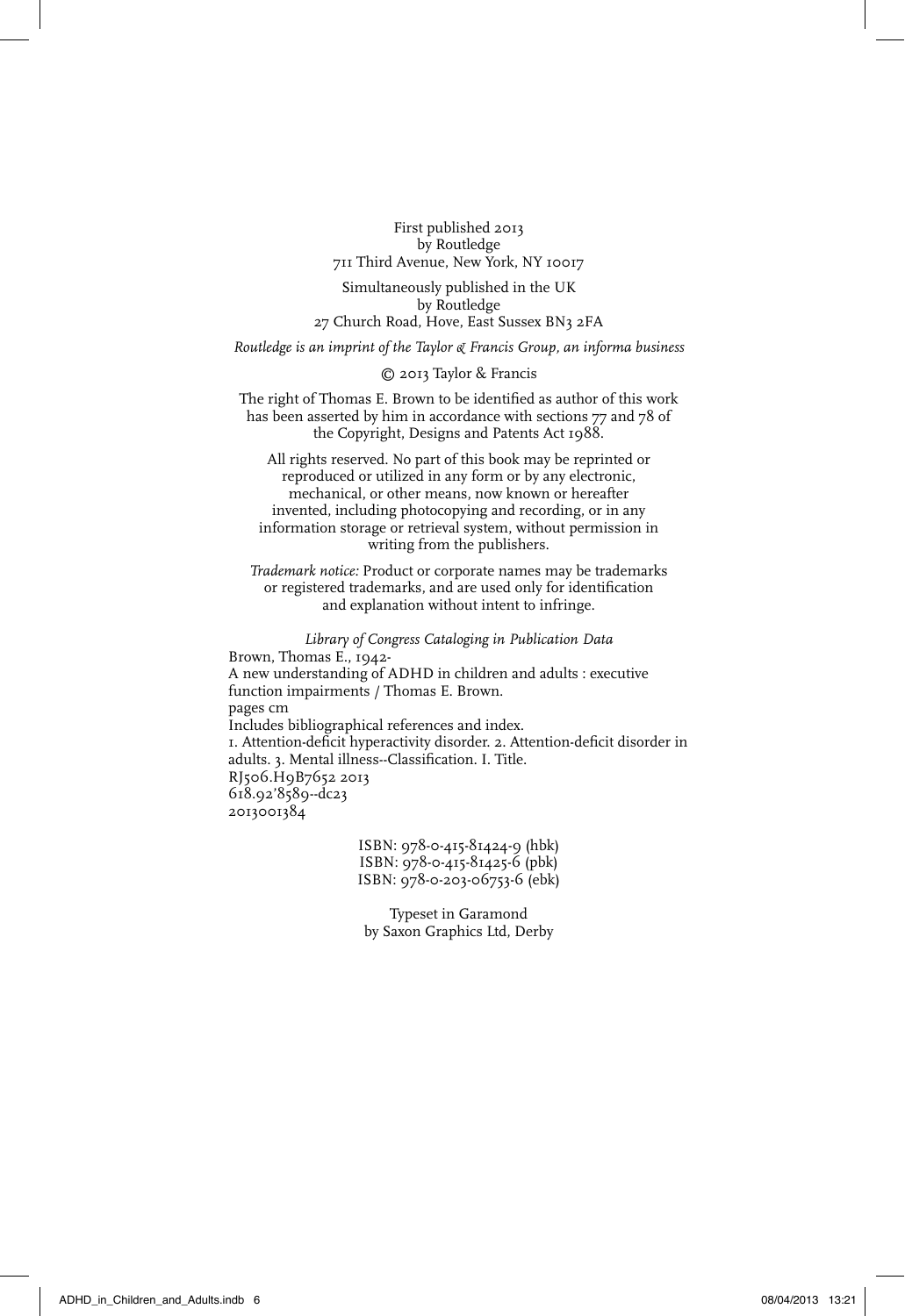The untangling of the complexity has barely begun… But even at its early stages, the whole business of the matter of the mind requires a global view if we are to get anywhere.

> Gerald M. Edelman (1992) *Bright Air, Brilliant Fire: On the Matter of the Mind*

Perhaps the most indispensable thing we can do as human beings, every day of our lives, is remind ourselves and others of our complexity, fragility, finiteness and uniqueness.

> Antonio R. Damasio (1994) *Descartes' Error: Emotion, Reason and the Human Brain*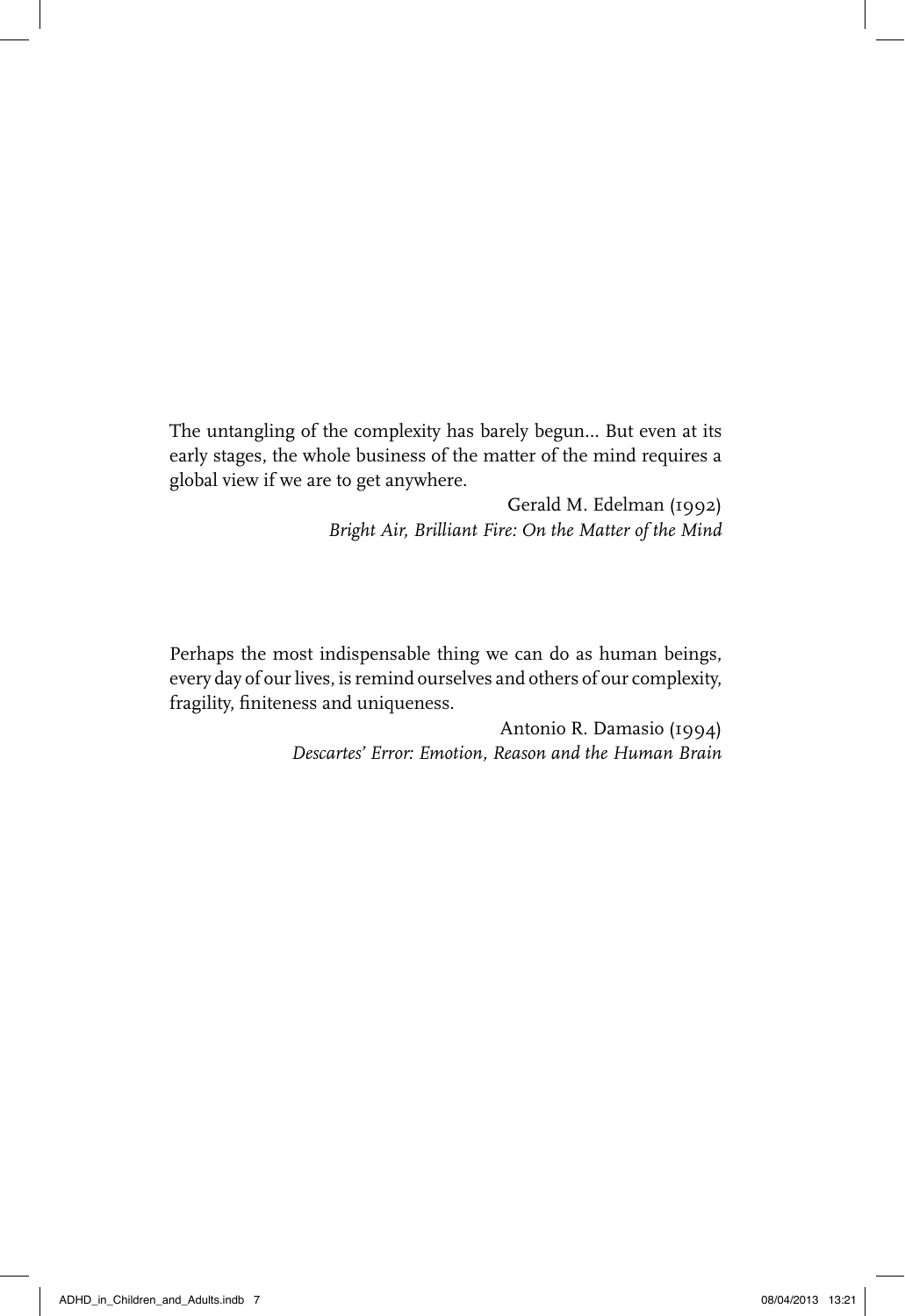$\overline{\phantom{a}}$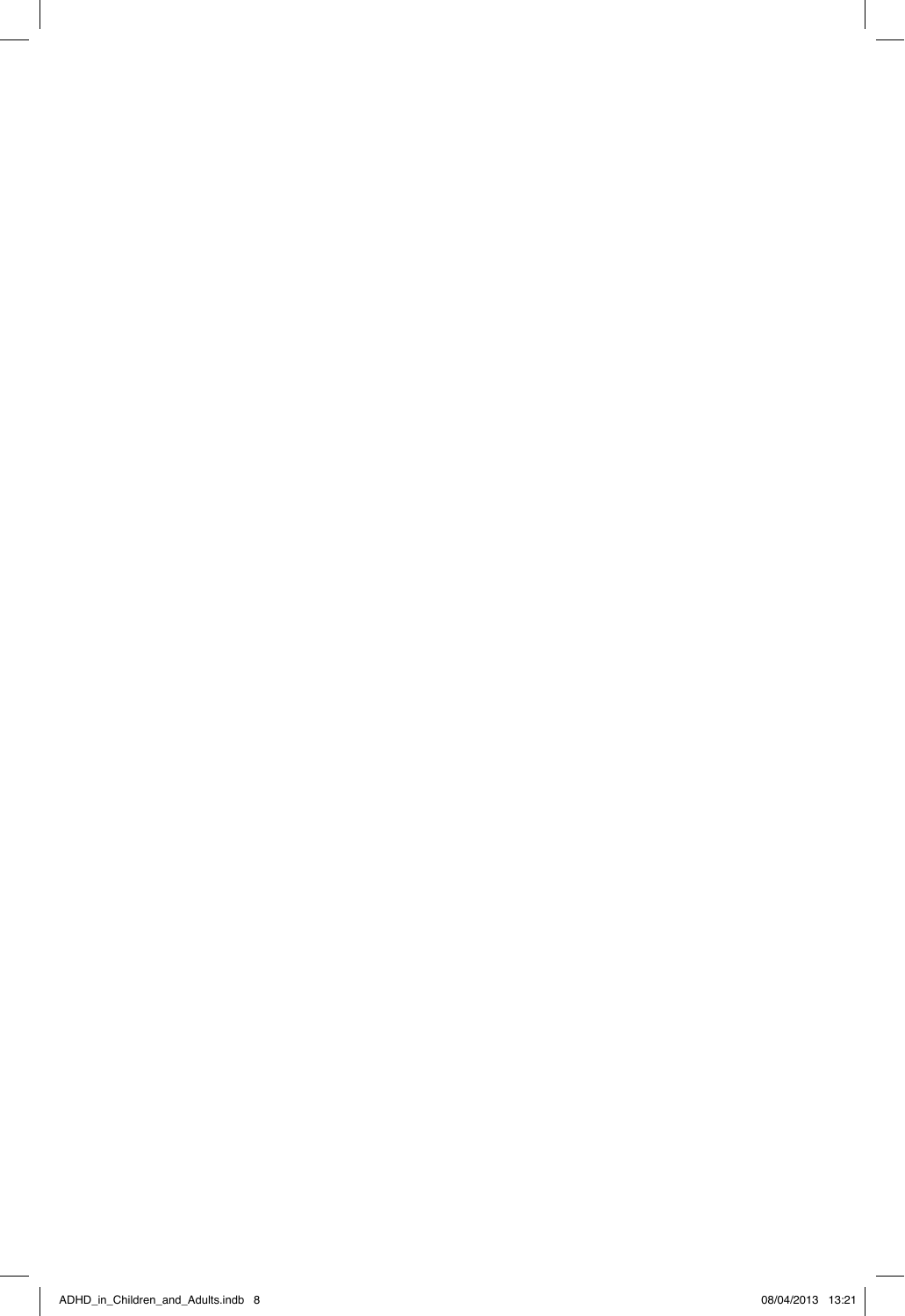## CONTENTS

| Acknowledgments<br>Introduction                                                      | X1<br>xiii   |
|--------------------------------------------------------------------------------------|--------------|
| 1 35 Myths about ADHD and Why they are Wrong                                         | $\mathbf{I}$ |
| 2 A New Paradigm for an Old Disorder: ADHD as<br><b>Impaired Executive Functions</b> | 19           |
| 3 What Research Reveals about the Causes and<br>Unfolding Nature of ADHD             | 46           |
| 4 How the New Model Changes Assessment of ADHD<br>in Children and Adults             | 77           |
| 5 How Treatments for ADHD Affect the Brain and<br><b>Improve Executive Functions</b> | 98           |
| 6 Why Many Learning and Psychiatric Disorders so often<br>Co-occur with ADHD         | 128          |
| References<br>Index                                                                  | 165<br>188   |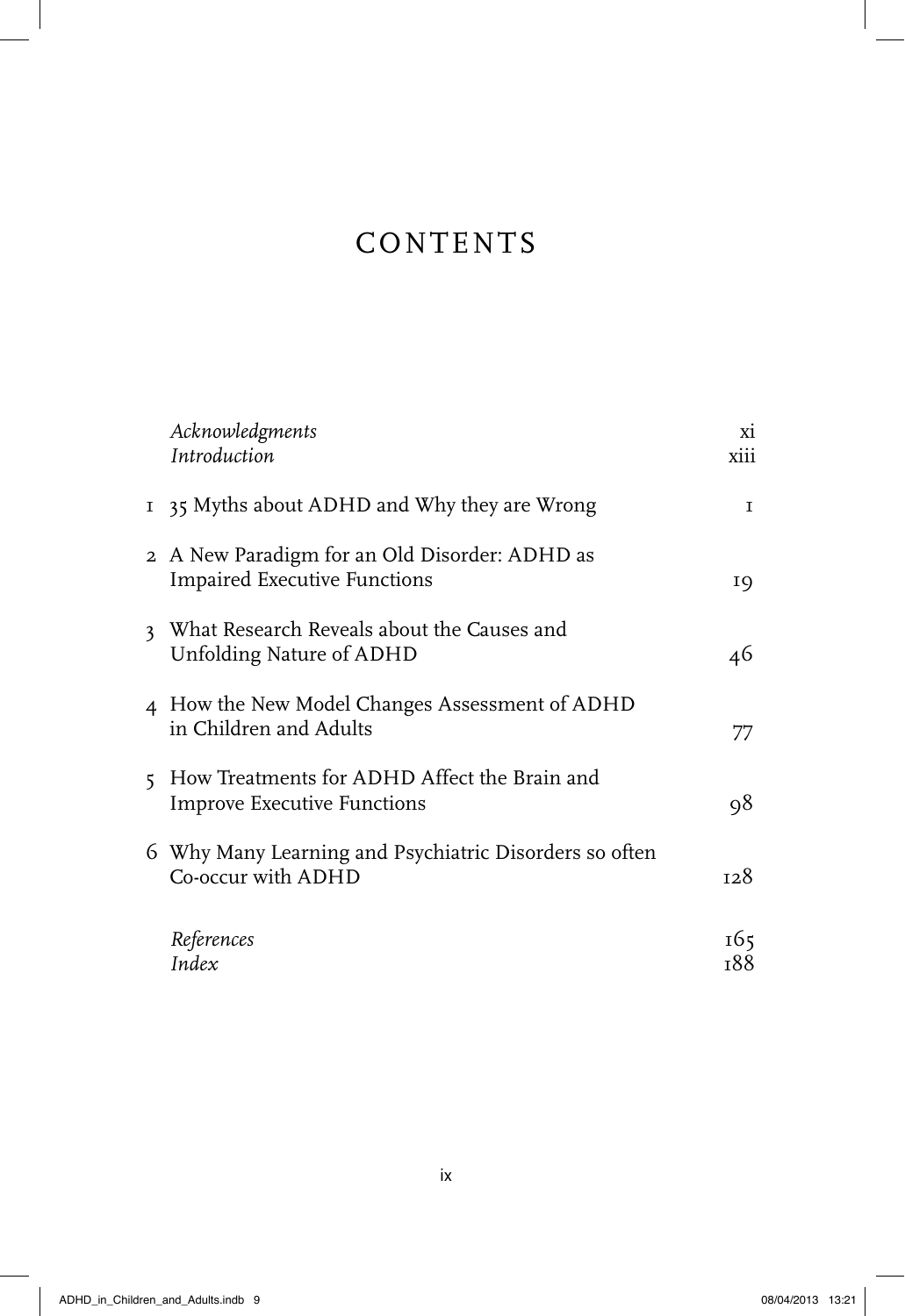$\overline{\phantom{a}}$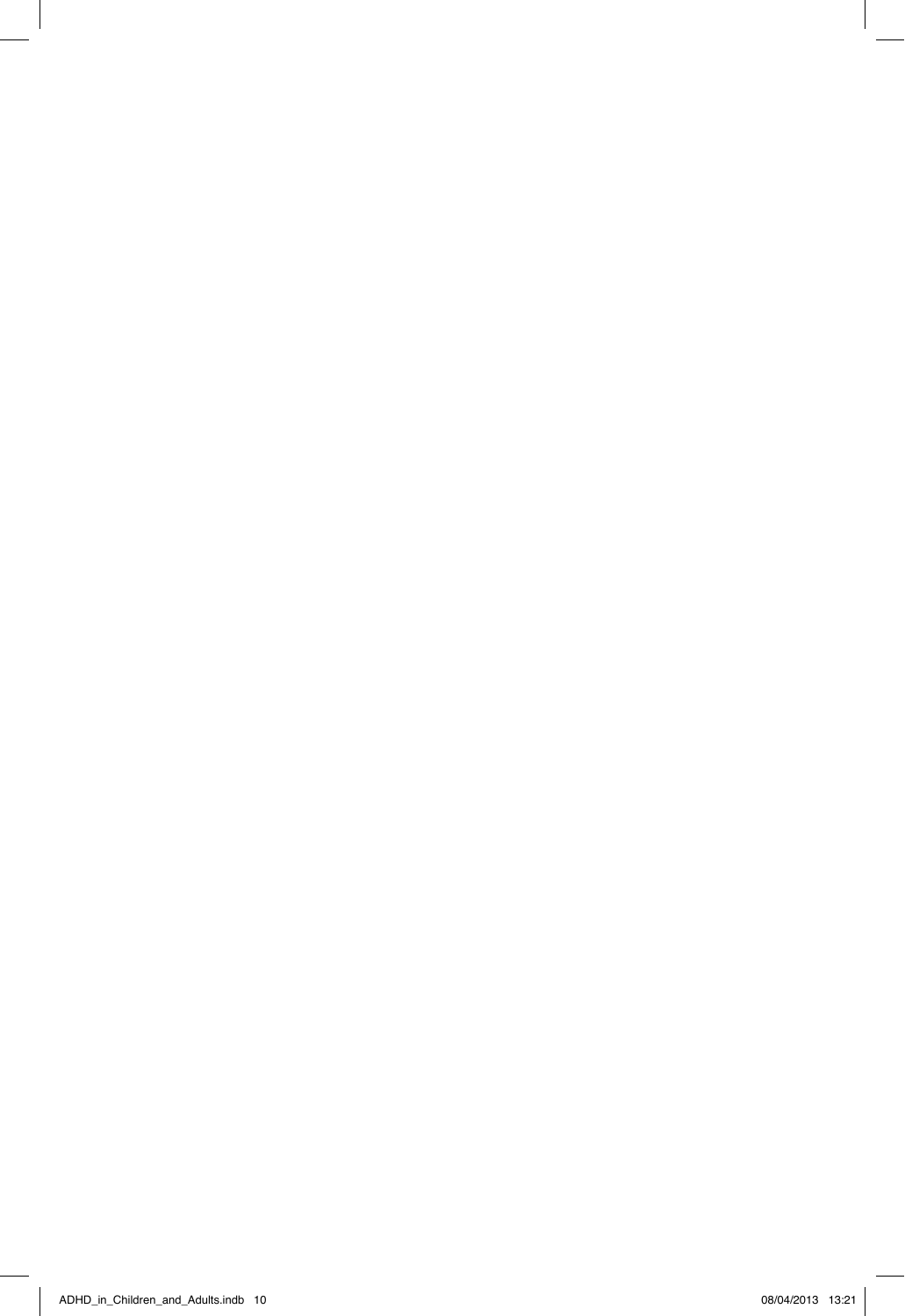## ACKNOWLEDGMENTS

To my wife, Bobbie, with deep gratitude and love for all you are, all you give, and all we still share together. You are the light of my life! And with much appreciation to our family, Liza, Dave, Nancy, Abel, Noah, and Simone for your generous love, encouragement and continuing sunshine. I am also grateful to Philipp Reichel who served as my research assistant throughout this project; he provided not only research support, but also many helpful suggestions.

Thanks also to George Zimmar, my publisher, for his generous encouragement and support of this project, to Rob Brown for co-ordinating production, to Lorna Hawes for her careful copy editing, to Sally Beesley for the attractive cover design, to Jennifer Sefa-Boakye, for coordinating marketing, to Christopher Tominich for his management of countless details, and to all the others in the team at Routledge/Taylor and Francis who helped to complete the project and make it available to readers.

T. E. B.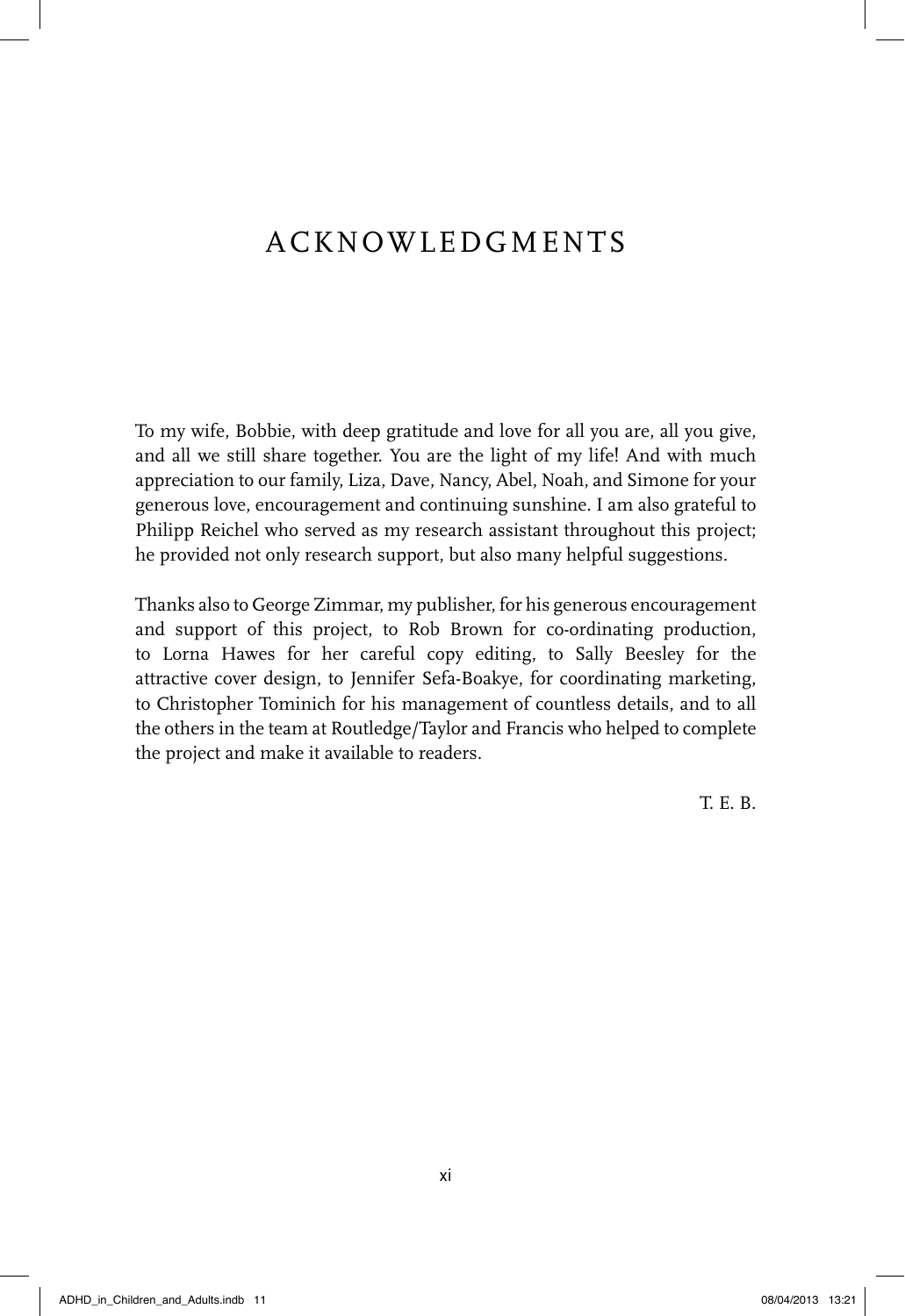$\overline{\phantom{a}}$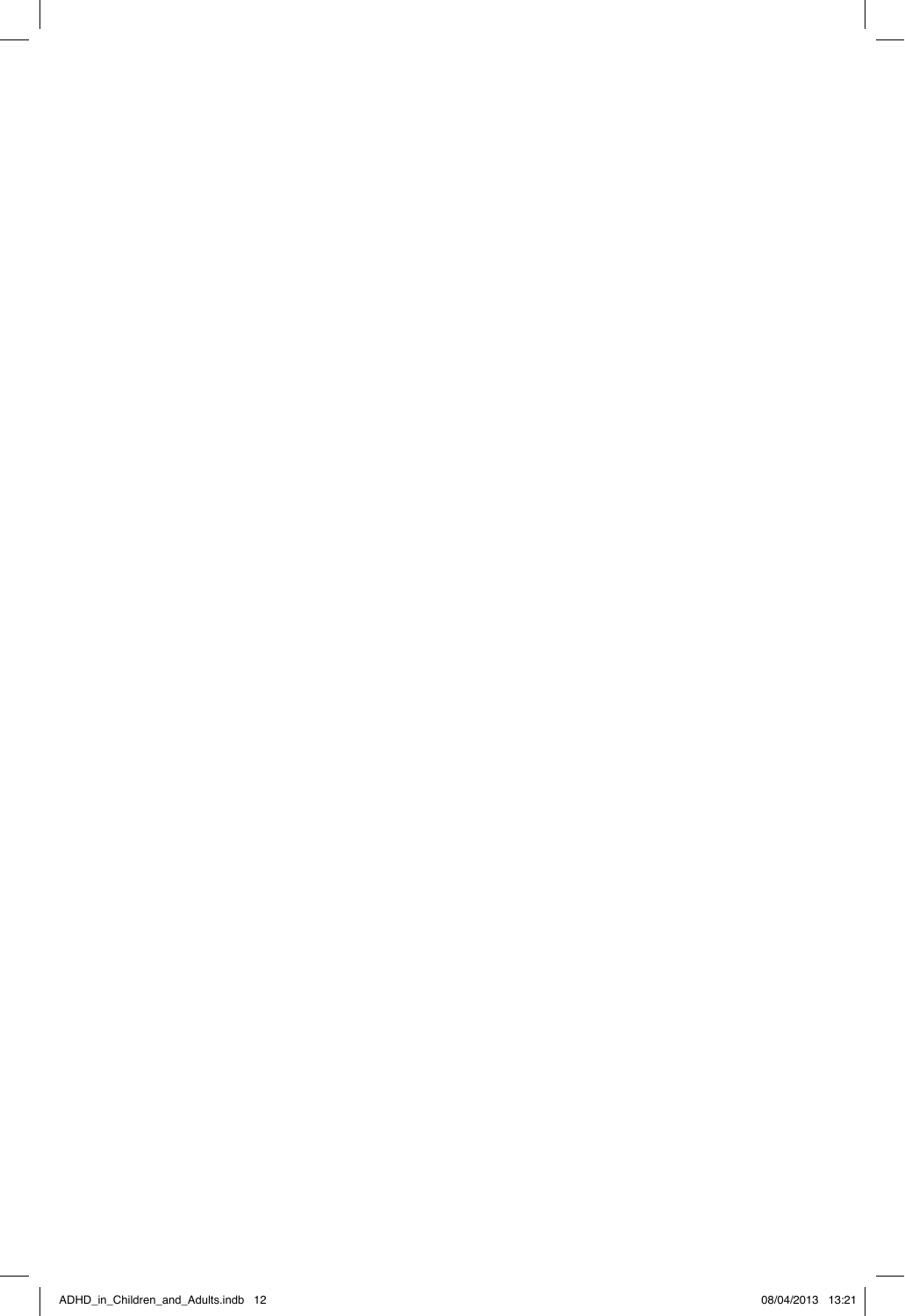## INTRODUCTION

The disorder currently identified as Attention Deficit Disorder (ADD) or Attention Deficit Hyperactivity Disorder (ADHD) has been described in the medical literature with a variety of different labels for over 100 years. (In this book, the term ADHD is used to refer to Attention Deficit Disorder with and without hyperactivity). Throughout most of those years, the emphasis has been on behavior problems of young children who were seen as being overly active and not listening to others. The term "attention" as a central aspect of the syndrome was not introduced into diagnostic criteria until 1980 (American Psychiatric Association, 1980). Until recently, this syndrome was classified in the diagnostic manual as a "disruptive behavior disorder." That old model of ADHD is now outdated. Rapidly it is being replaced by a new understanding of ADHD as a developmental impairment of the brain's self-management system, its executive functions.

This book describes that new understanding and the recent clinical and neuroscience research that supports it. Here the reader will find, in clear and accessible language, information on how scientific research on functioning of the human brain has created this major shift in how ADHD is now understood. This discussion describes and elaborates many concepts and research findings about ADHD not included even in the description of ADHD provided in DSM-V, the most recent version of the psychiatric diagnostic manual. It moves beyond a simple listing of behavioral characteristics of those with ADHD and provides a more integrated understanding of the complex problems of brain development and cognitive functions that underlie the disorder at various points in the lifespan. Moreover, this volume offers a working definition of ADHD that highlights characteristics of this developmental impairment of the brain's management system, its executive functions.

The purpose of this book is to provide an accessible summary that describes and integrates new facts and understandings of this disorder which have been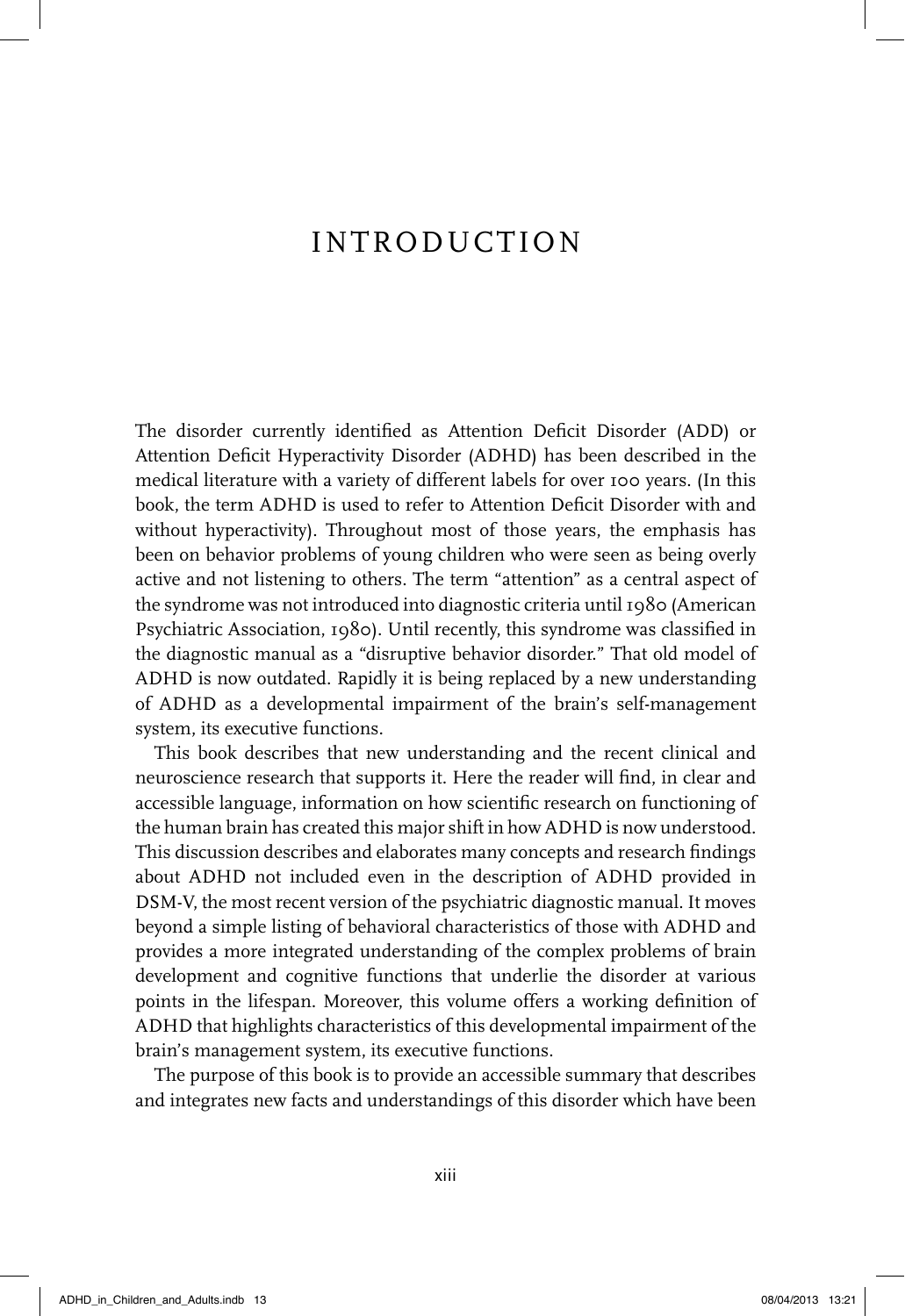#### introduction

developed by a number of researchers and clinicians working at the cutting edge of the study of ADHD. The integrated understanding provided here is not new in the sense of totally original or never before seen. Concepts in the working definition proposed in this book are not the creation of any one individual. Much of the research and most of the key concepts have been disparately reported in many scientific journals, books and conferences by a number of researchers and clinicians over the past 15 years. What is new in this publication is the integration of these fragments of emerging research data and perspectives into an updated and readily understandable paradigm with a working definition for this complex syndrome.

Findings from neuroscience, brain imaging and various forms of clinical research have made the old understanding of ADHD as essentially a simple behavior disorder no longer tenable. A new paradigm has emerged to conceptualize this syndrome. This new model is not yet fully refined. Its language of executive function is barely mentioned in the description of ADHD provided in the most recent version of the official diagnostic manual. Yet this updated model increasingly is being recognized and used by many professionals in psychology, medicine, education and related fields.

This new paradigm can provide a useful way to put together many of the not yet integrated pieces of research on this puzzling syndrome which causes some children and adults to have great difficulty in focusing and managing many aspects of their daily life, while they can focus and manage a few other tasks or activities quite well. This new understanding provides a useful way to more readily recognize, understand, assess and treat this complex syndrome which impacts about 9% of children and almost 5% of adults.

Further research and increased clinical experience will eventually provide even better ways to conceptualize this disorder, its assessment and treatment. In the meantime, this book offers a new and, hopefully, helpful understanding for primary care physicians, psychologists, child and adult psychiatrists, pediatricians, advanced practice nurses, clinical social workers, and other medical and mental health professionals as well as educators, disability service providers and interested patients and family members who struggle with the complexities of ADHD.

Research has made it increasingly clear that ADHD is not essentially a behavior disorder and not limited to childhood years. The working definition offered in the second chapter of this book asserts that this syndrome known as ADHD is a complex developmental impairment of the brain's self-management system, its executive functions, which may emerge in boys or girls during early childhood, but often is not recognized until the affected individual encounters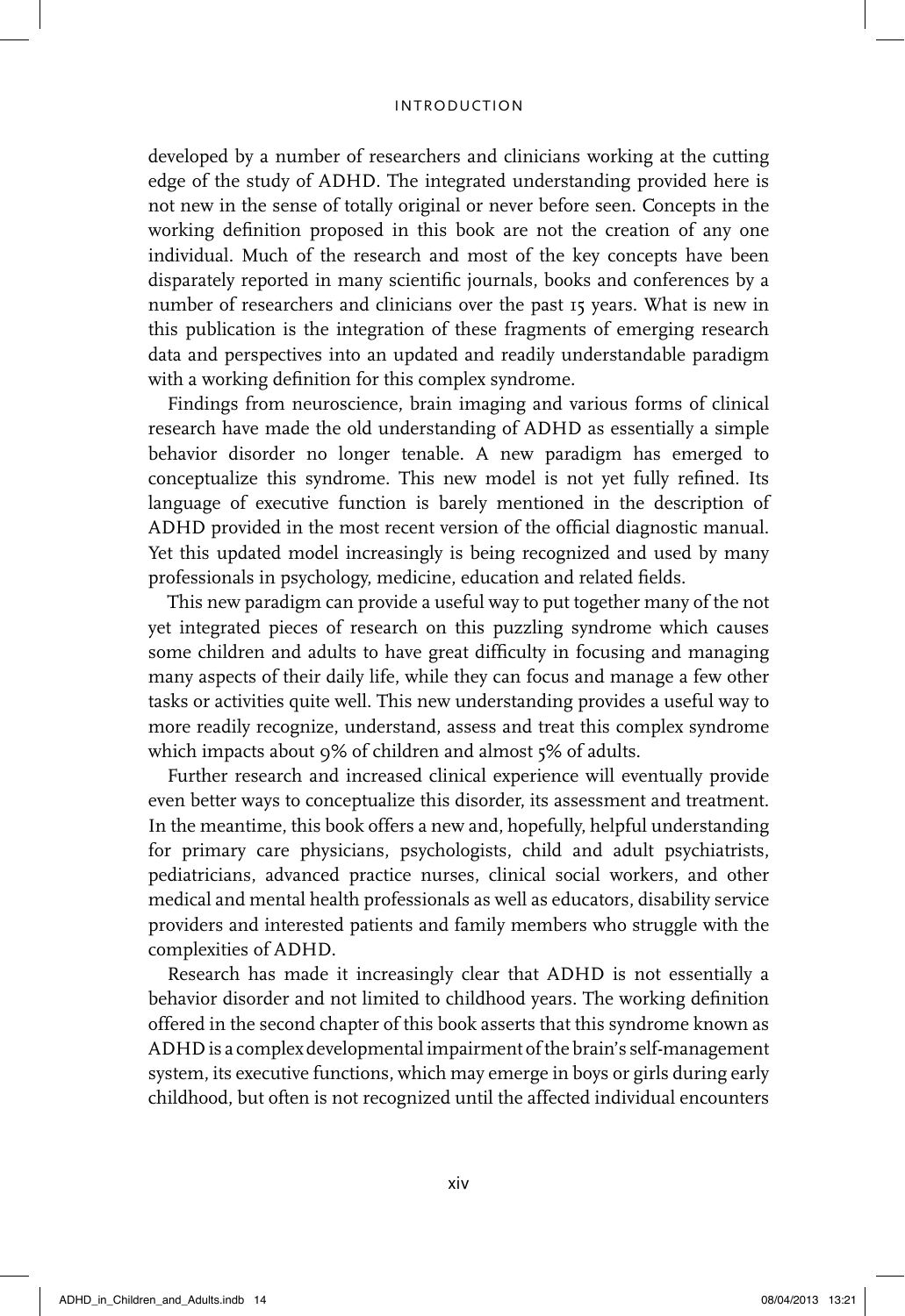#### introduction

the challenges of adolescence or adulthood. For some, impairments of ADHD diminish considerably as their brains mature over the mid to late adolescent years; for others, the disorder persists as a chronic impairment throughout their lifespan.

This book begins with a review of multiple widely-held, but mistaken assumptions about ADHD; it also presents scientific facts from research findings that contradict those myths. It then offers and explains a new working definition of ADHD based on the emerging facts and paradigm. The four chapters following that description describe and explain in more detail the nature of the disorder, how it can be effectively assessed, how it can be effectively treated, and why many learning and psychiatric disorders often cooccur with ADHD.

Chapter 1 presents 35 commonly held myths about ADHD that are challenged by findings developed from scientific research. Listed after each of those myths is a brief summary of facts that contradict that mistaken assumption and citations to specific pages of this book where more detailed information on relevant research can be found.

Chapter 2 proposes and explains a working definition of the new paradigm that is based upon facts of ADHD developed in research. It also highlights the developmental nature of the disorder and the puzzling fact that individuals with ADHD all tend to have a few specific activities and situations in which they have no difficulty deploying those executive functions in which they are usually significantly impaired. That chapter also describes similarities and differences between the old and new models and summarizes findings regarding the prevalence of ADHD in various age groups.

In Chapter 3 are reviews of research describing specific ways in which individuals with ADHD at various stages of life tend to be impaired in brain development, cognitive functioning, and their self-management for many activities of daily living. Recent findings on differences in rates of brain maturation, brain structure, and functional connectivity of brain components are included to address the question: "Is the ADHD brain structured or wired differently?" This chapter also describes research on the role of emotion and motivation in ADHD. It explains why ADHD impairments are found among persons along the full spectrum of IQ, including some who are extremely bright. A concluding section reviews genetic research seeking to explain the very high rate of familial heritability for ADHD coupled with information about environmental factors that can also impact this disorder.

Chapter 4 presents research findings on how impairments of ADHD understood in this new model can be adequately assessed and diagnosed at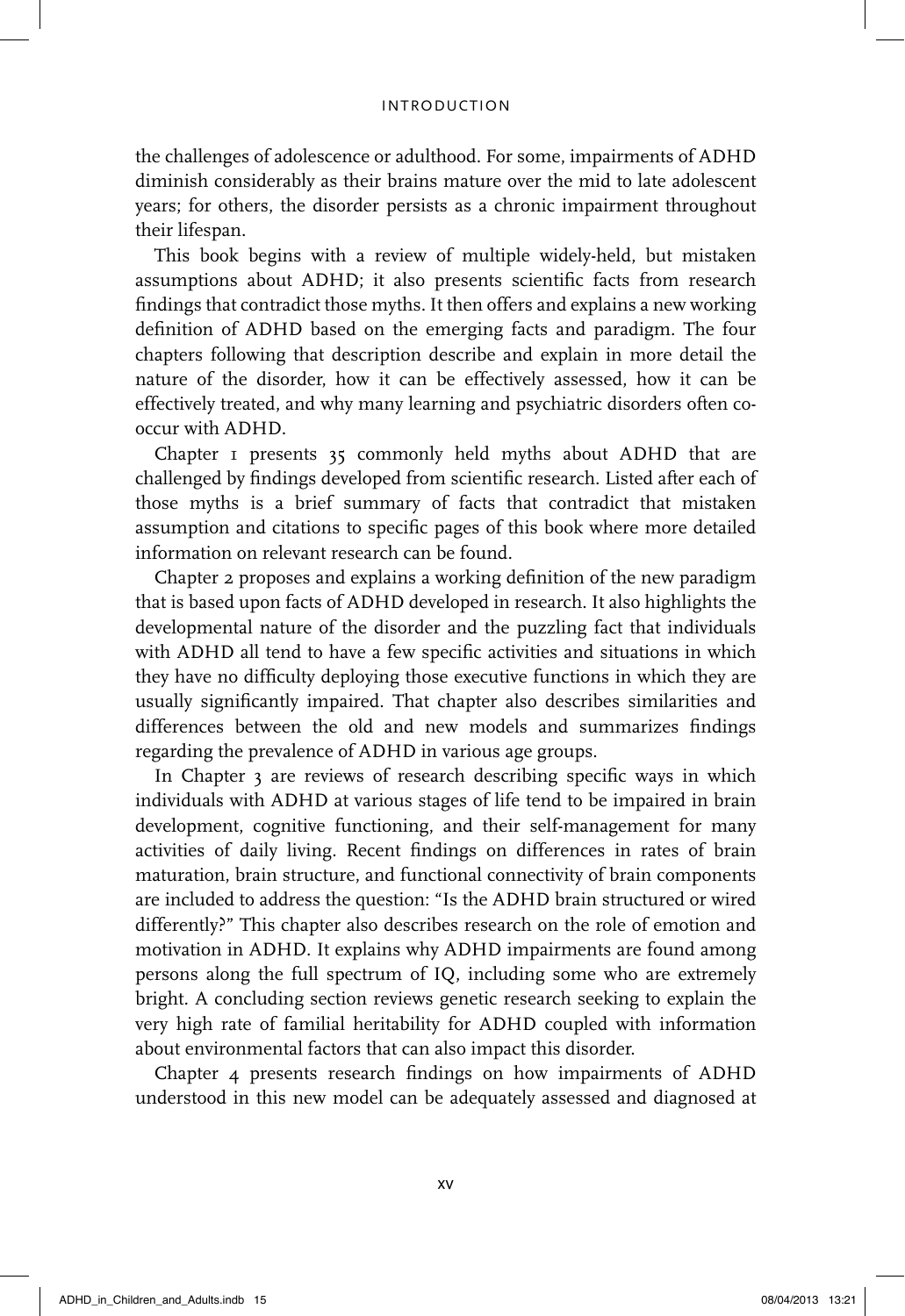#### introduction

various points across the lifespan. It challenges the assumption that impairments of ADHD can be adequately assessed with traditional neuropsychological "tests of executive functions" and explains how clinicians can use clinical interviews and rating scales to assess ADHD as it is now understood in this new model. It also points out limitations of some ineffective assessment methods in current use.

Chapter 5 reviews research on the uses and limitations of approved medications and various psychosocial treatments for ADHD. It reports research regarding how medications for ADHD can improve brain function and describes the ways medications can affect various aspects of the selfmanagement system of the brain. It also summarizes scientific findings regarding possible side effects to medication treatments for ADHD and reports on which psychosocial treatments for ADHD are helpful for various cognitive and behavioral functions in different age groups.

The sixth chapter of the book describes research showing how and why most individuals with ADHD suffer also from one or more additional learning or psychiatric disorders. It argues that executive function impairments of ADHD underlie and are foundational to dyslexia and other learning disorders, anxiety and depressive disorders, bipolar disorders, oppositional defiant and conduct disorders, obsessive-compulsive and hoarding disorders, substance use disorders, and Autistic Spectrum disorders. It suggests that ADHD is not like having a problem with one software program that interferes with only one type of functioning of a computer. It presents ADHD as more like a problem with the operating system of the computer, a broader, more foundational impairment that impacts a wide range of cognitive functioning.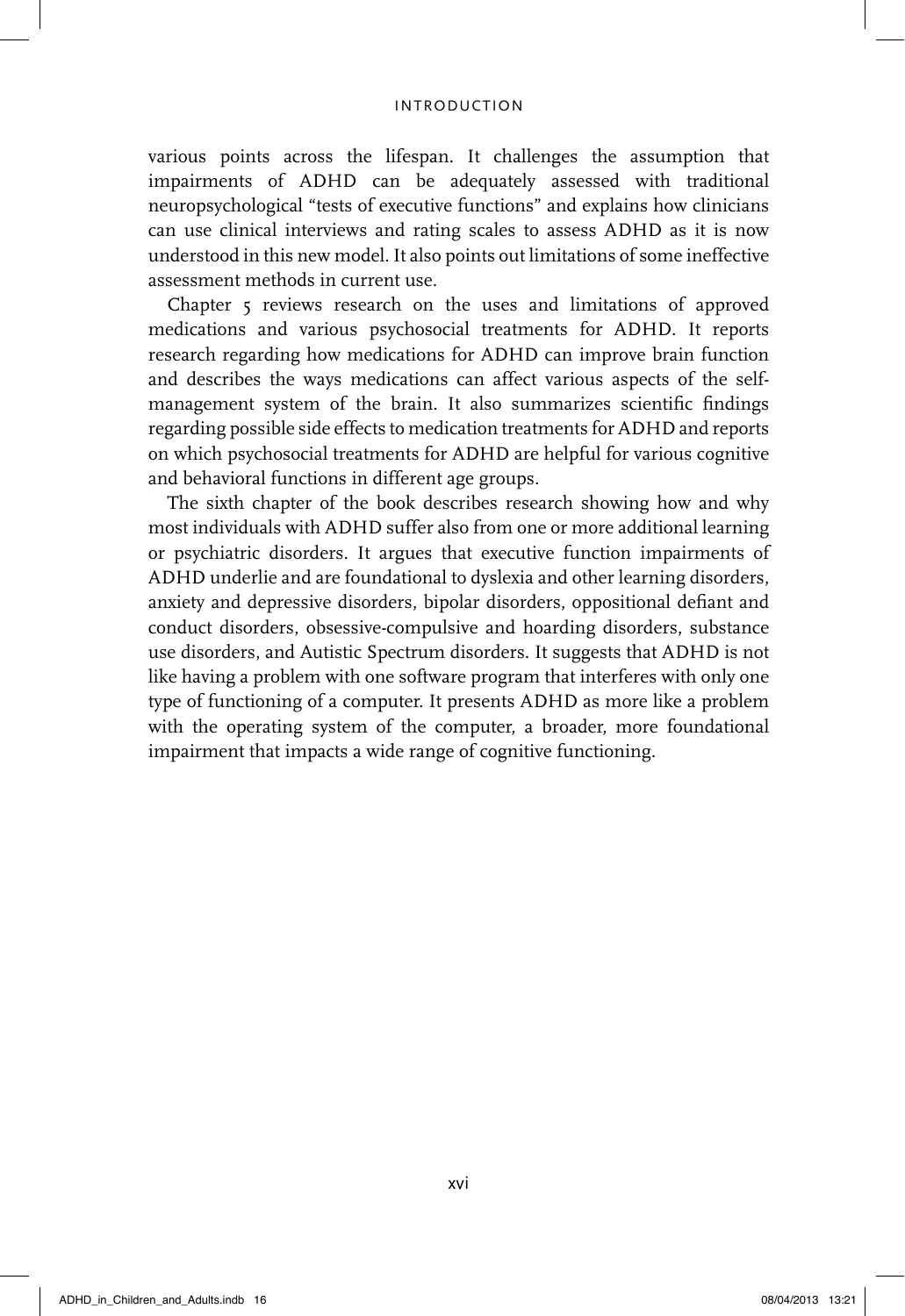1

## 35 Myths about ADHD and Why They Are Wrong

This book describes a new understanding of ADHD (Attention Deficit Hyperactivity Disorder) based upon facts demonstrated in empirical research. This new understanding is summarized in a new definition and model described in Chapter 2. It challenges a number of widely-prevalent myths, mistaken assumptions about ADHD, that are still held by many lay people and some professionals. This chapter lists 35 of those assumptions, provides a brief summary of science-based facts that contradict each of these myths, and refers the reader to the more substantial evidence in Chapters 2 through 6 that challenges each mistaken assumption.

## **1. A person who has ADHD always has difficulty with executive functions such as focusing on a task and keeping things in mind, regardless of what they are doing.**

Clinical data indicate that executive function impairments characteristic of ADHD are situationally-variable; each person with ADHD tends to have some specific activities or situations in which they have no difficulty in utilizing those executive functions that, for them, are significantly impaired in most other situations. Typically these are activities in which they have strong personal interest or where they believe that something very unpleasant will follow quickly if they do not take care of this task right here, right now (Chap. 2, pp. 32–33). Research findings indicate that intra-individual variability in performance from one context or time to another is the essence of ADHD. Multiple studies have shown that performance of persons with ADHD is highly sensitive to contextual factors, e.g. reward, nature of the task, and internal cognitive and physiological factors (Chap. 3, pp. 58–63).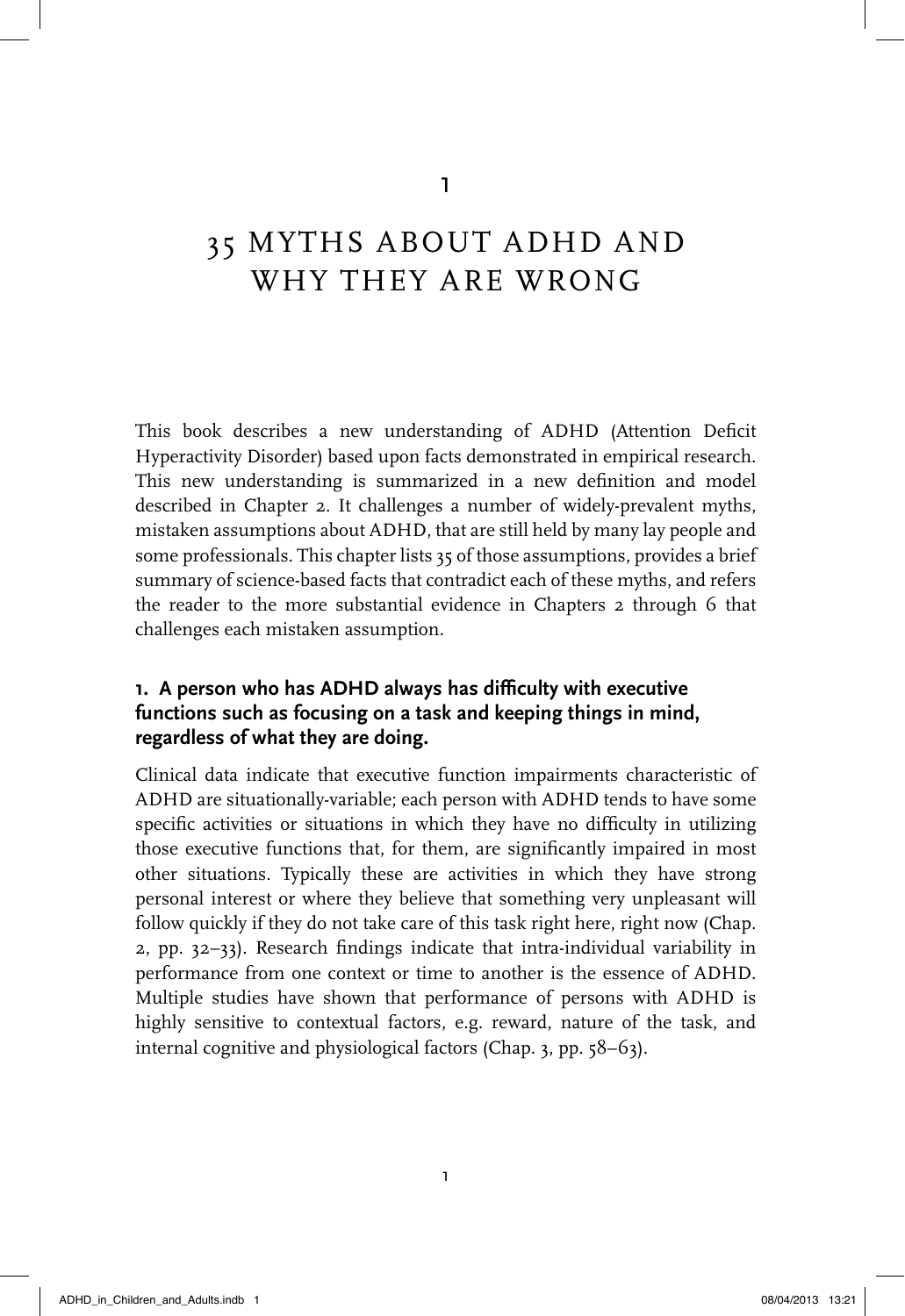#### **2. Everyone has impairments of executive functions; those with ADHD are just like everybody else.**

Although everyone suffers from executive function impairments sometimes, only those individuals who are significantly and chronically impaired by this syndrome of impairments qualify for the diagnosis of ADHD. Epidemiological research in the U.S. indicates that about 9% of children aged 6 to 17 years, 8.7% of adolescents aged 13 to 18 years, and 4.4% of adults qualify for an ADHD diagnosis under current diagnostic criteria. A pooled estimate from 102 studies of children up to age 18 years in diverse cultures around the world yields a more conservative estimate of 5.29% (Chap. 2, 40–41). Comparisons of individuals with ADHD versus matched groups in multiple aspects of brain development, brain structure and brain functioning have demonstrated significant differences between those who have ADHD and those who do not (Chap. 3, pp. 63–70).

### **3. If a person with ADHD really wants to focus and work effectively on a task they can make themselves do it. Using executive functions is just a matter of "willpower."**

Because persons with ADHD can typically exercise their executive functions very well on specific activities or tasks that interest them or which cause them to fear some very unpleasant outcome quite soon if they do not accomplish that task, it is easy to assume that individuals with ADHD can exercise those same functions equally well in other situations which they or others consider important—if only they will exercise a presumed internal force called "willpower." This new model of ADHD challenges that assumption on the grounds that most operations of executive functions are unconscious, not in the psychoanalytic sense of repression, but in the more modern sense of "automaticity."

From this view, most operations of these executive functions are not under conscious control any more than is erectile dysfunction. Research on motivational influences impacting decisions of "Will you do it and, if so, how and when?" has shown that such decisions result primarily from complex and dynamic interactions of memory-influenced emotions with inborn patterns of reactivity that operate instantaneously with relatively insignificant conscious input, despite our assumptions to the contrary (Chap. 2, pp. 33–37).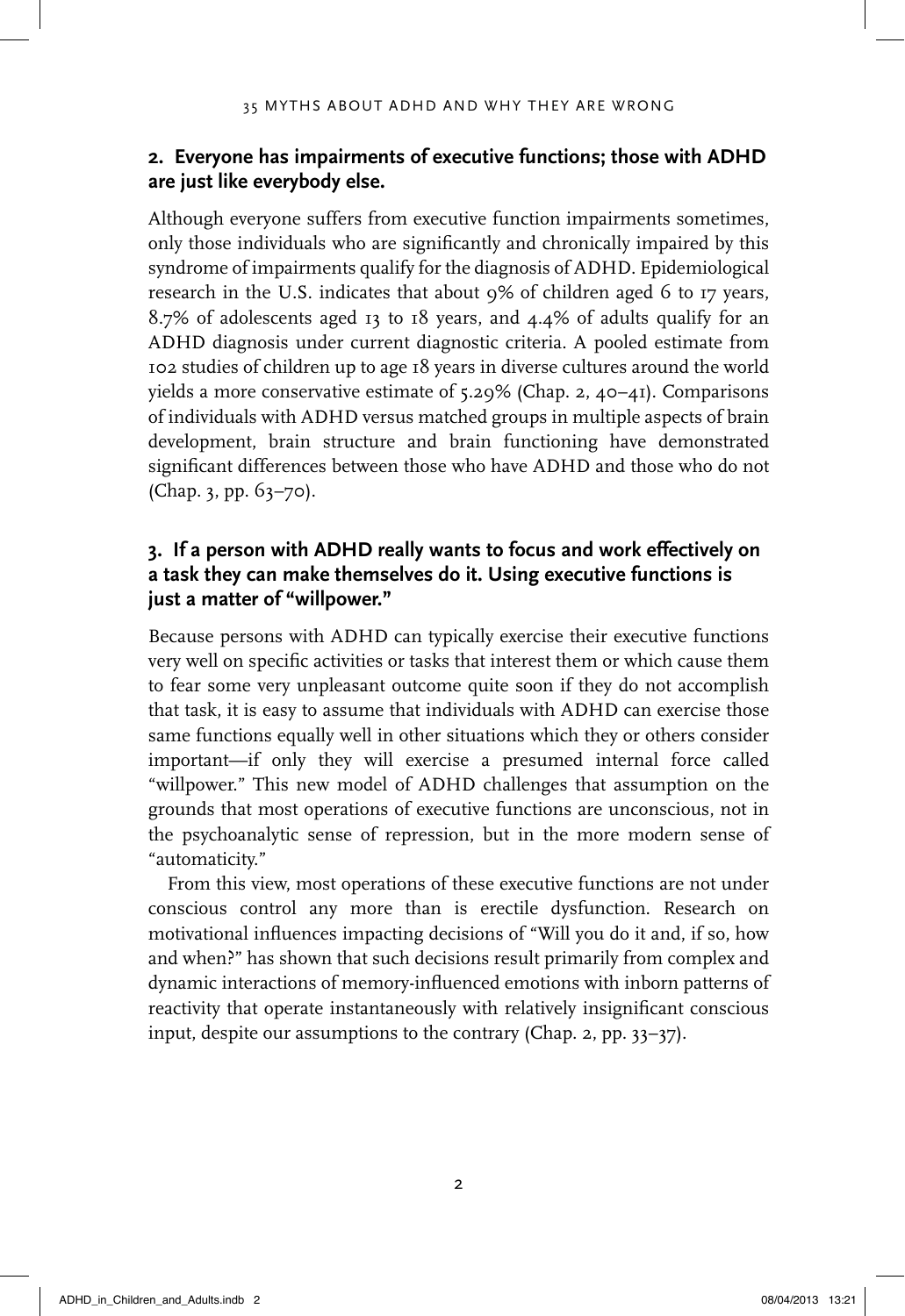#### **4. Anyone who has ADHD will show clear signs of it during early childhood and will continue to have difficulties with executive functions for the rest of his/her life.**

For decades ADHD, under various names, has been seen as essentially a disorder of childhood; DSM-IV (Diagnostic and Statistical Manual of Mental Disorders-IV) diagnostic criteria stipulated that, for diagnosis, at least some of the symptoms must be noticeable by age seven years. More recent research has shown that many with ADHD function quite well during childhood and do not manifest any significant symptoms of ADHD until adolescence or later when greater challenges to executive function are encountered (Chap. 4, pp. 77–78). Over the past decade research has shown that impairing symptoms of ADHD often persist well into adulthood (Chap. 2, pp. 29–31; Chap. 3, pp. 46–51). However, longitudinal studies have also shown that some individuals with ADHD during childhood experience significant reductions in their ADHD impairments as they grow older (Chap. 3, pp. 52–55).

## **5. Impairments of executive function are best assessed by neuropsychological "tests of executive function" administered by a neuropsychologist.**

"Tests of executive function" used by neuropsychologists are not useful for assessing impairments of executive function associated with ADHD. Some with ADHD do poorly on a battery of such tests, but many who clearly meet diagnostic criteria for ADHD perform adequately or even quite well on such measures, despite their impairments of executive function (EF). The most effective measure for assessment of ADHD is use of a normed ADHD/EF rating scale in the context of a semi-structured clinical interview done by a clinician experienced with such disorders. These measures should inquire about how well the individual is able to manage relevant tasks of daily life as well as assessing for other possible causes of the symptoms and for possible comorbid difficulties. Unlike neuropsychological tests that attempt to infer dynamic patterns of functioning from just 5 to 20 minutes of behavior in an artificial laboratory setting, rating scales inquire over much wider time frames in a variety of settings and tasks (Chap. 4, pp. 88–92).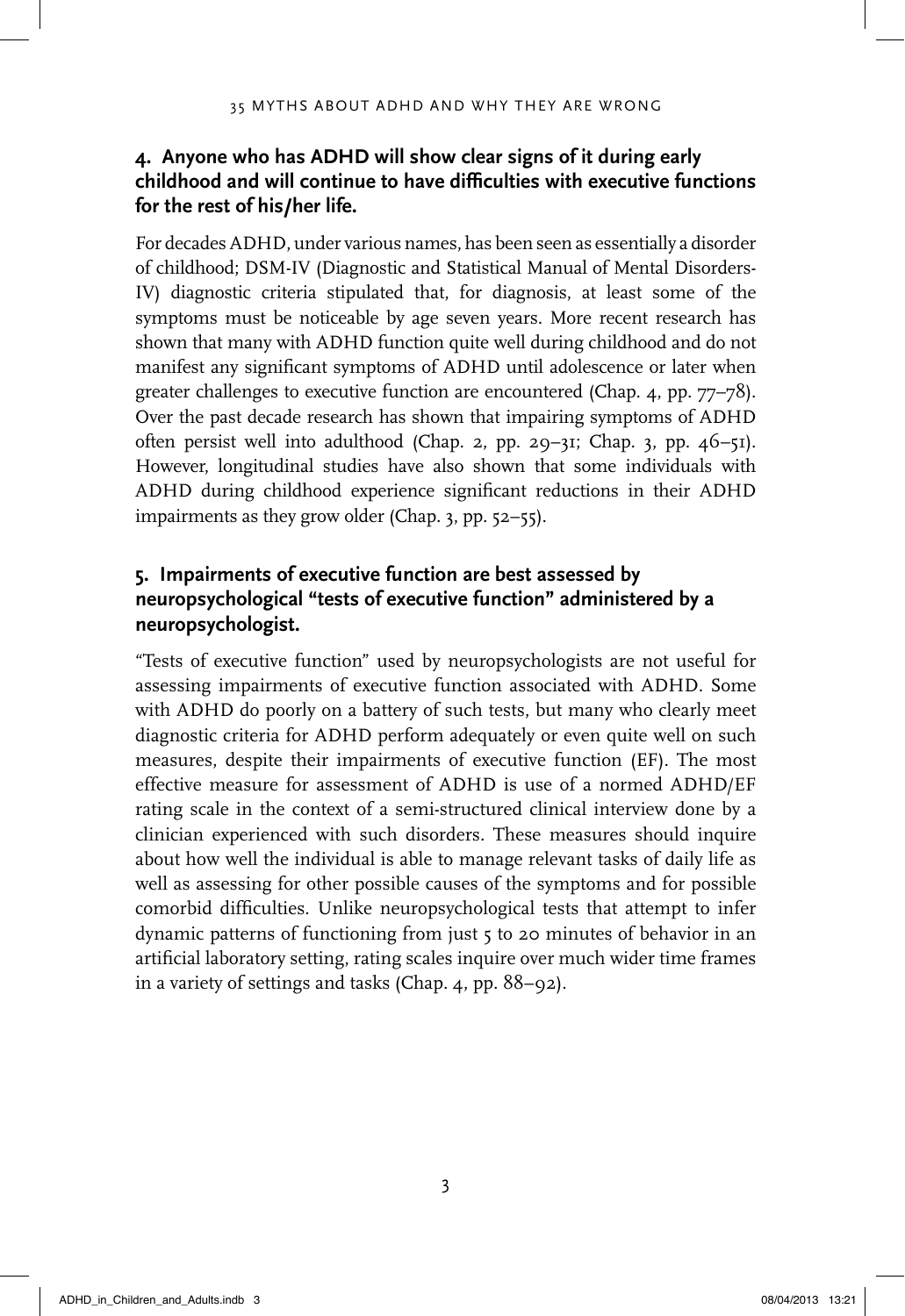### **6. Persons with high IQ are not likely to have executive function impairments of ADHD because they are smart enough to overcome such difficulties.**

Intelligence measured by IQ tests has virtually no systematic relationship to the syndrome of executive function impairments described in the new model of ADHD. Studies have shown that even extremely high IQ children and adults can suffer impairments of ADHD which significantly impair their ability to deploy their strong cognitive skills consistently and effectively in many situations of daily life. Clinical observations indicate that often high IQ individuals with ADHD face lengthy delays before they obtain a correct diagnosis and appropriate treatment. This is due largely to uninformed teachers, parents, clinicians, and patients themselves assuming that high IQ precludes ADHD (Chap. 3, pp. 70–72).

#### **7. Modern imaging techniques such as PET and fMRI scans or computerized tests can provide objective evidence to diagnose executive function impairments associated with ADHD.**

Many claim that "objective" measures such as positron emission tomography (PET), single photon emission computed tomography (SPECT)or functional magnetic resonance imaging (fMRI) scans can determine whether an individual has ADHD or not. Although these measures are useful research tools, they are not sufficiently developed or normed to make them useful or valid for assessment to make or deny an ADHD diagnosis for any specific individual. The same limitations apply to computerized "tests of attention" and to quantitative electroencephalography (EEG) tests. All of these measures provide only snapshots of brain functioning in brief moments of time and do not adequately capture the wide situational variability in functioning characteristic of most individuals with ADHD. This complex disorder can be effectively assessed and validly diagnosed only by a clinical interview that assesses longer term patterns of functioning in multiple contexts. This task requires a clinician skilled and experienced in this field (Chap. 4, pp. 94–95).

### **8. Executive function impairments of ADHD usually are outgrown when the person reaches their late teens or early twenties.**

Some children with ADHD gradually outgrow their ADHD-related impairments as they get into middle childhood or adolescence. For them ADHD is a variety of developmental lag. Most often hyperactive and/or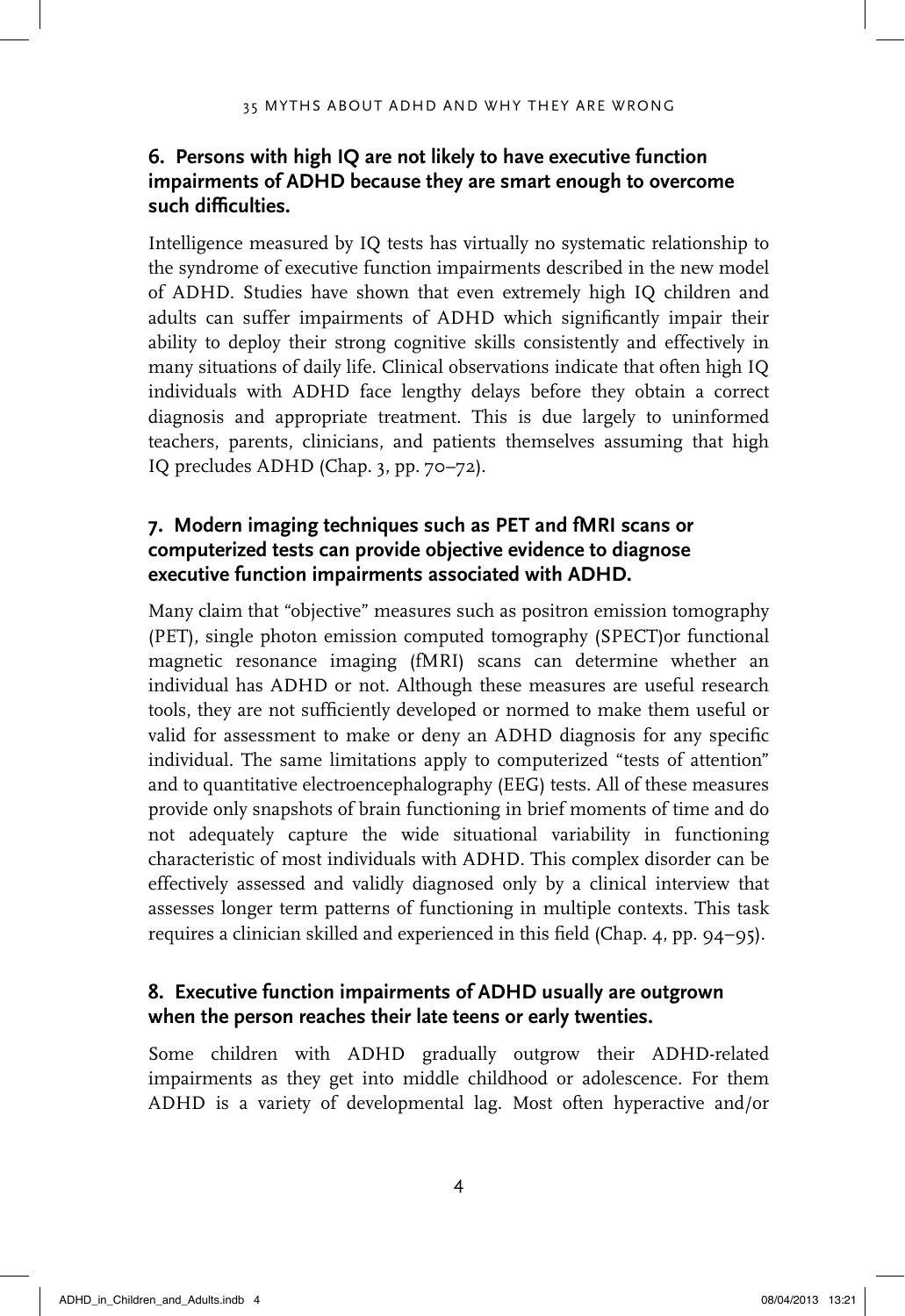#### 35 Myths about ADHD and Why They Are Wrong

impulsive symptoms improve as the individual reaches adolescence while the broad range of inattention symptoms persist and sometimes get worse. Often the most problematic period is during junior high, high school and the first few years of university; that is the time when the individual faces the widest range of challenging activities without opportunity to escape from the ones in which they have little interest or ability. After that period some with ADHD are fortunate enough to get employment and a life situation where they can build on their strengths and find ways to work around their cognitive weaknesses; others are not similarly fortunate (Chap. 3, pp. 52–55).

#### **9. Modern research methods have established that executive function impairments are localized mainly in the prefrontal cortex.**

Executive functions are complex and involve not only the prefrontal cortex, but also many other components of the brain. Those with ADHD have been shown to differ in the rate of maturation of specific areas of the cortex, in the thickness of cortical tissue, in characteristics of the parietal and cerebellar regions, as well as in the basal ganglia, and in the white matter tracts that connect and provide critically important communication between various regions of the brain. Recent research has also shown that those with ADHD tend to have different patterns in functional connectivity, patterns of oscillations that allow different regions of the brain to exchange information (Chap. 3, pp. 63–70).

#### **10. Emotions and motivation are not involved in executive functions associated with ADHD.**

Although earlier research and diagnostic criteria for ADHD gave little attention to the role of emotion and motivation in this disorder, more recent research has highlighted their critical importance. Some research has focused solely on the problems of many with ADHD in regulating expression of their emotions without sufficient inhibition or modulation. However, research has also demonstrated that a chronic deficit in emotions that comprise motivation is a critically important aspect of impairments for most individuals with ADHD. Studies have shown that this is related to measurable differences in the operation of the reward system within the brains of those with ADHD. Those with ADHD tend to have abnormalities in the anticipatory dopamine cell firing in the reward system; this makes it difficult for them to arouse and sustain motivation for activities that do not provide immediate and continuing reinforcement (Chap. 3, pp. 55–62).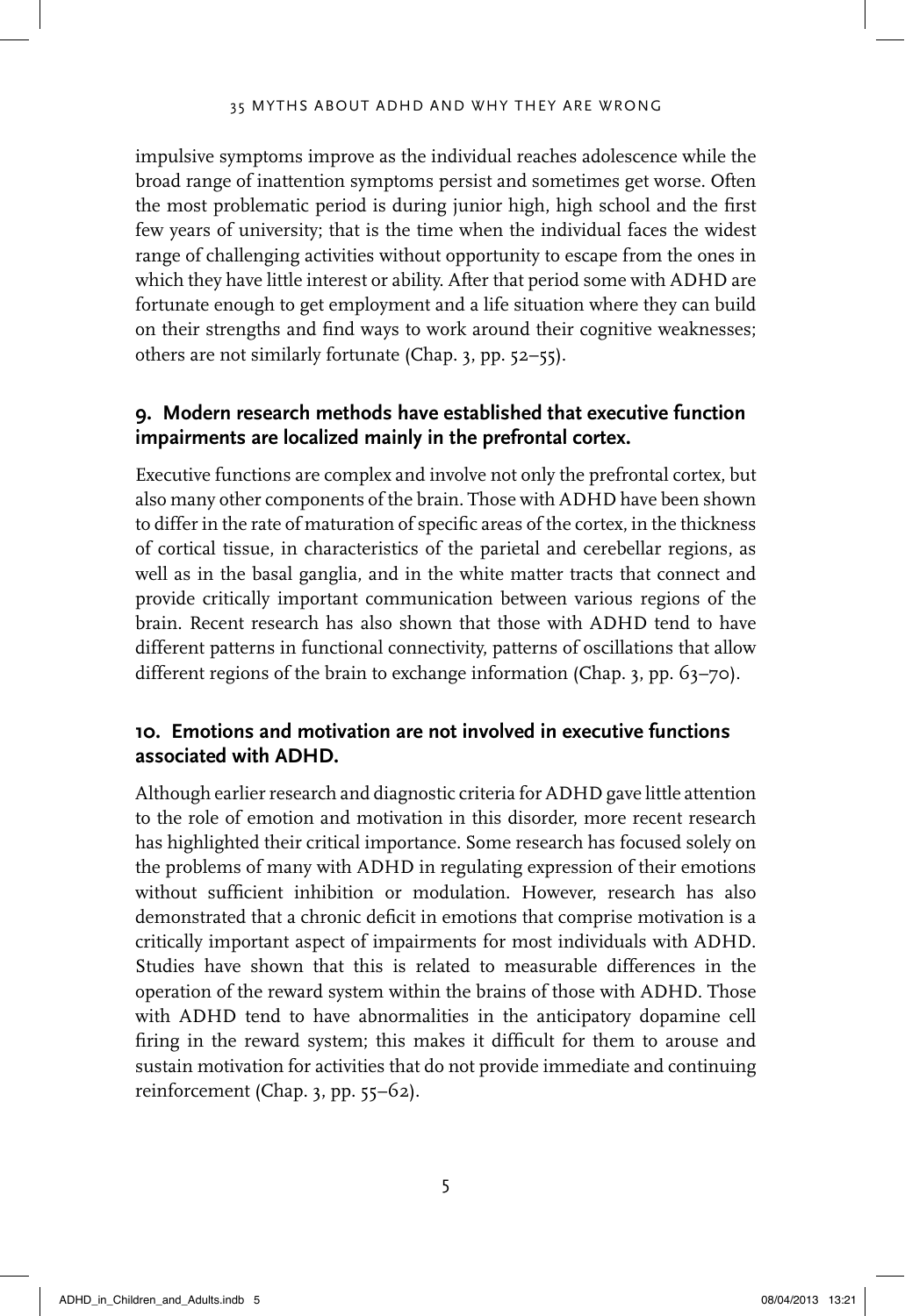#### **11. Impairments of executive function occur only if the person has inherited ADHD.**

There are many ways in which executive functions can become impaired. Traumatic brain injuries, strokes, and Alzheimer's dementia are just a few of the many ways in which some individuals with previously adequate executive functions can become impaired in those functions. ADHD impairments of executive function are different. They are highly heritable, and they are *developmental* in the sense that they do not unfold and "come on line" for the individual in the way that occurs for most others of the same age. A number of imaging studies have demonstrated that children and adolescents with ADHD tend to show a lag of three to five years in the development of the brain infrastructure for executive functions relative to their peers. For some, delays in development of some specific aspects of the brain continue into adulthood (Chap. 2, pp. 28–31; Chap. 3, pp. 63–66, 72–76).

### **12. Usually executive functions of ADHD are problematic only while a person is in school. Once they get out of school, executive function impairments are not much of a problem.**

Impairments of executive function associated with ADHD are often noticed first in school because academic and behavioral requirements of the classroom are difficult for many children with ADHD to meet in an age-appropriate way. Some with ADHD manage to meet these requirements quite adequately during the early years of school, but later find that their executive functions significantly interfere with the increasing demands for self-management and more complex learning and academic output in upper grades, especially during secondary and post-secondary education. However, studies of adolescents and adults with ADHD indicate that long after school years, many continue to have significant problems in their work, social relationships, sleep, family life, household management, driving, and many other aspects of daily life (Chap. 3, pp. 49–55).

#### **13. The new model of ADHD as developmentally impaired executive function is completely different from the older model of ADHD.**

The new model of ADHD differs in many ways from the earlier model of this disorder as essentially a cluster of behavior problems in young children. The new model is truly a shift of paradigm for understanding this syndrome. It applies not only to children, but also to adolescents and adults. It focuses on a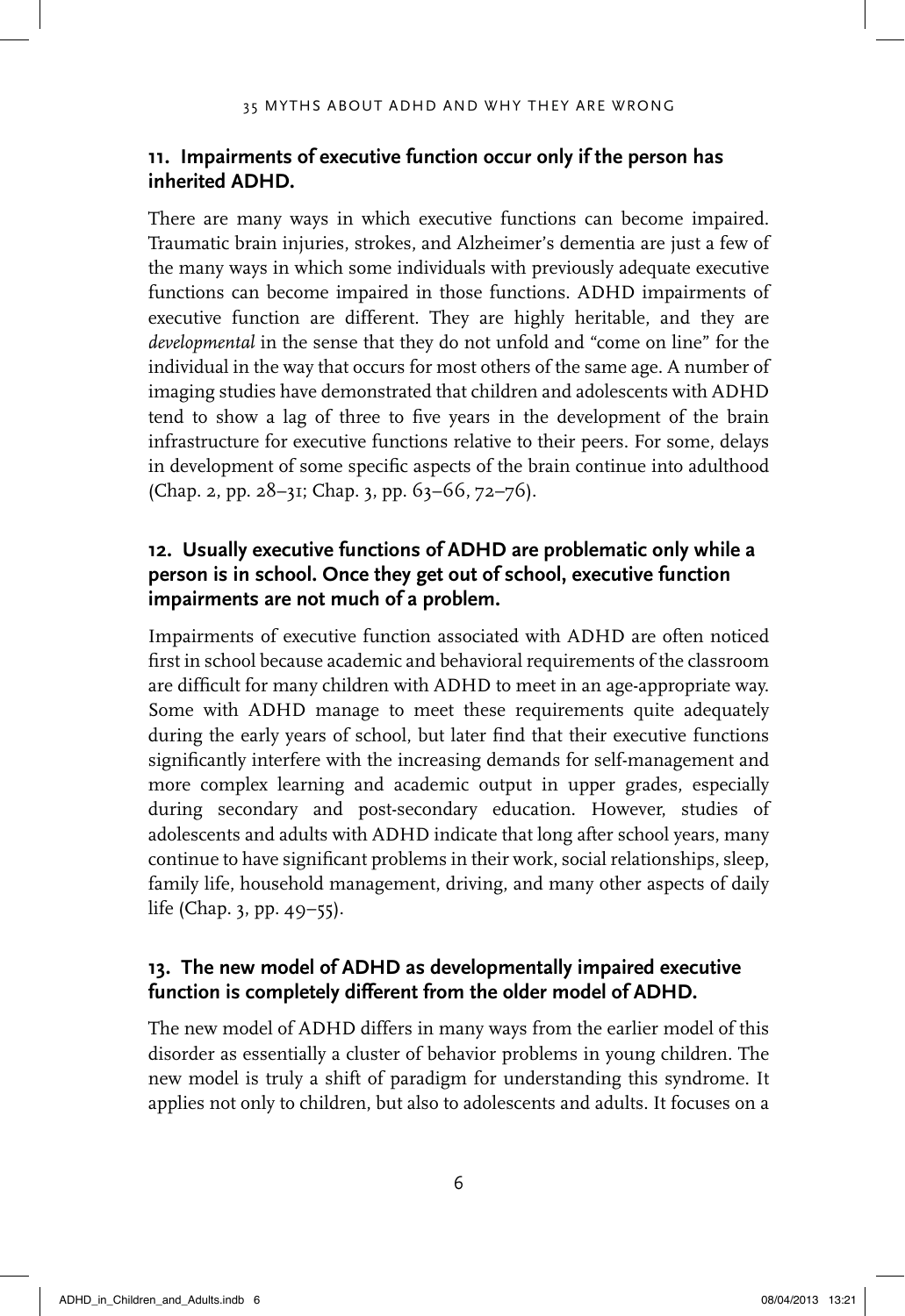wide range of self-management functions that are not limited to readily observable behaviors; functions included are linked to complex operations of the brain. However, there are still substantial and important points of overlap between the old and new models. The new model is an extension and expansion of the old model. Most individuals who meet diagnostic criteria for the new model will also meet the diagnostic criteria for the older model. The old model is no longer tenable not because it identifies individuals with a totally different disorder; the old model is no longer tenable because it does not adequately capture the wide breadth, complexity and persistence of this syndrome as it is found across the lifespan. (Chap. 2, pp. 39–40).

#### **14. ADHD is a problem that occurs mainly in males and rarely in females.**

On average, about three boys are diagnosed with ADHD for every one girl. This higher rate of ADHD among boys may be due to greater likelihood of behaviors that disturb teachers and parents during childhood and adolescence, prompting more referrals. Among adults, the ratio obtained in epidemiological studies is 1.6 males for every 1 female. In clinics providing assessment for ADHD in adults, the ratio of males to females tends to be more equal. ADHD is neither rare nor insignificant among females. Girls identified with ADHD in childhood or adolescence have been found to suffer from ADHD impairments fully comparable to those found among boys. It is not yet known whether the prevalence ratio will change if epidemiological studies of ADHD employ a model similar to that described in Chapter 2 for studying both genders at various ages. Since the new model is focused primarily upon cognitive impairments rather than on disruptive behavior, it seems likely that the ratio of males to females will be found to be more equal. Some rating scale studies of executive function impairments in adults have shown little significant difference between overall scores for the two genders (Chap. 2, pp. 40–43).

#### **15. If a person with ADHD is hyperactive and impulsive during childhood, they are likely to continue that way into adulthood.**

Many individuals with ADHD never manifest excessive levels of hyperactivity or impulsivity in childhood or beyond. Among those with ADHD who do tend to be more "hyper" and impulsive in childhood, a substantial percentage tends to outgrow those symptoms by middle childhood or early adolescence. However, symptoms of impairments in focusing and sustaining attention, organizing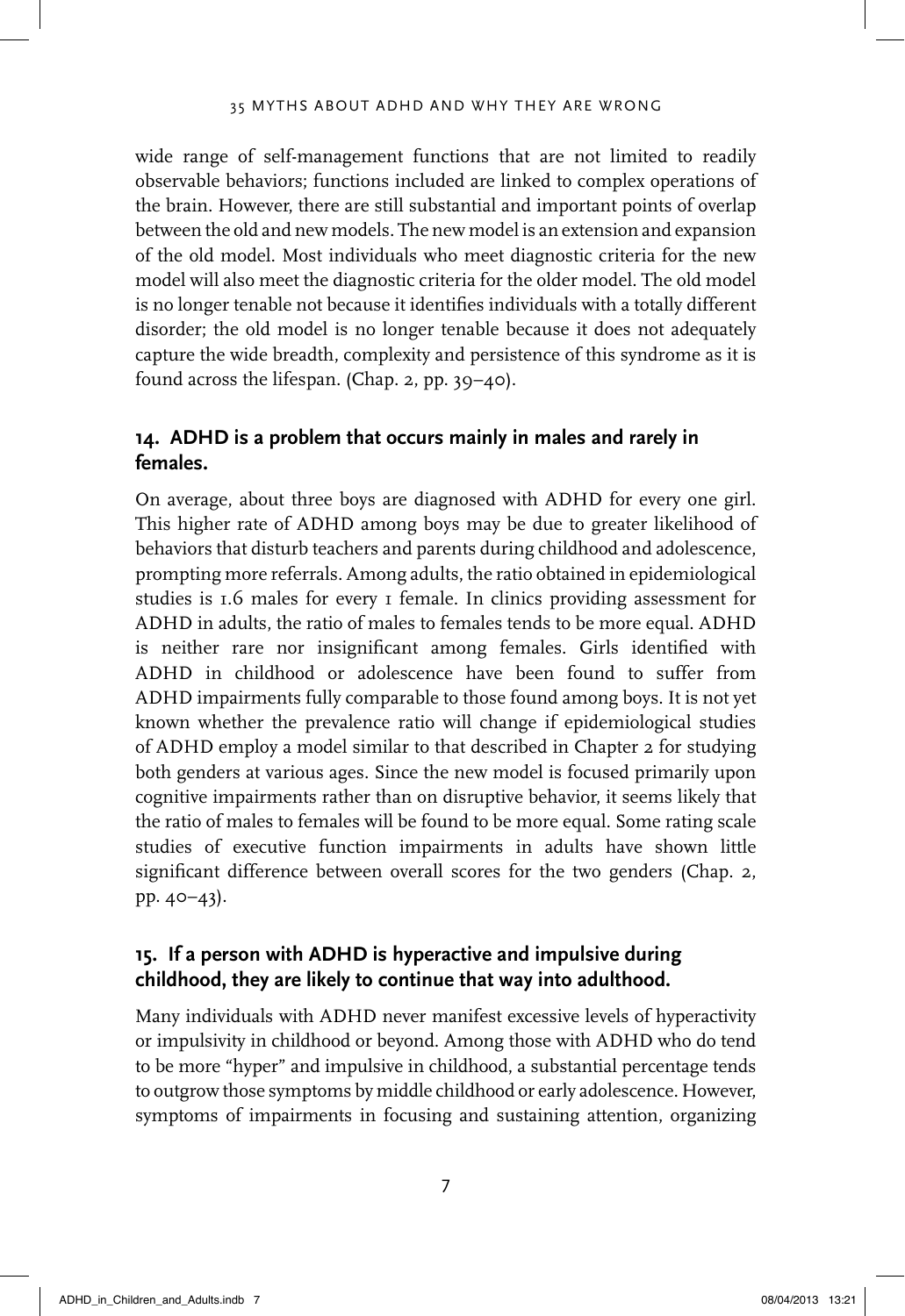and getting started on tasks, managing emotions, utilizing working memory, etc. tend to persist and often become more problematic as the individual with ADHD gets into adolescence and adulthood (Chap. 3, pp. 47–48, 52–53).

#### **16. ADHD-related executive function impairments are due primarily to a "chemical imbalance" in the brain.**

The term "chemical imbalance in the brain" is often used to explain impairments of ADHD. This suggests that there are chemicals floating around in the cerebral spinal fluid that surrounds the brain that are simply not in correct proportions, as though there were too much salt in the soup. This assumption is simply wrong. Impairments of ADHD are not due to a global excess or lack of a specific chemical within or around the brain. The primary problem is related to chemicals manufactured, released, and then reloaded at the level of synapses, the trillions of infinitesimal junctions between certain networks of neurons that manage critical activities within the brain's management system. The brain is essentially a huge electrical system that has multiple subsystems that need to communicate with one another constantly to get anything done. This system operates on low voltage electrical impulses that carry messages from one tiny neuron to another in fractions of a second. However, these neurons are not physically connected; there are gaps at each point of connection. To get messages from one neuron to another, an electrical message needs to jump the gap. Arrival of the electrical impulse causes tiny "micro-dots" of a neurotransmitter chemical to be released. This works like a spark plug to carry the message across the gap and further down the circuit. Persons with ADHD tend not to release enough of these essential chemicals, or to release and reload them too quickly, before an adequate connection has been made. Medications used to treat ADHD help to improve this process (Chap. 5, pp. 99–104).

#### **17. There is no real evidence of significant differences in brain development and functioning in those with executive function impairments of ADHD compared to those without ADHD.**

Modern imaging techniques have provided a lot of evidence of differences between persons with ADHD and those who do not have ADHD in their processes of brain development and functioning. These include evidence that while most aspects of brain maturation in children with ADHD are identical to typically developing children, there are several specific areas of brain that tend to take three to five years longer to mature in the brains of most children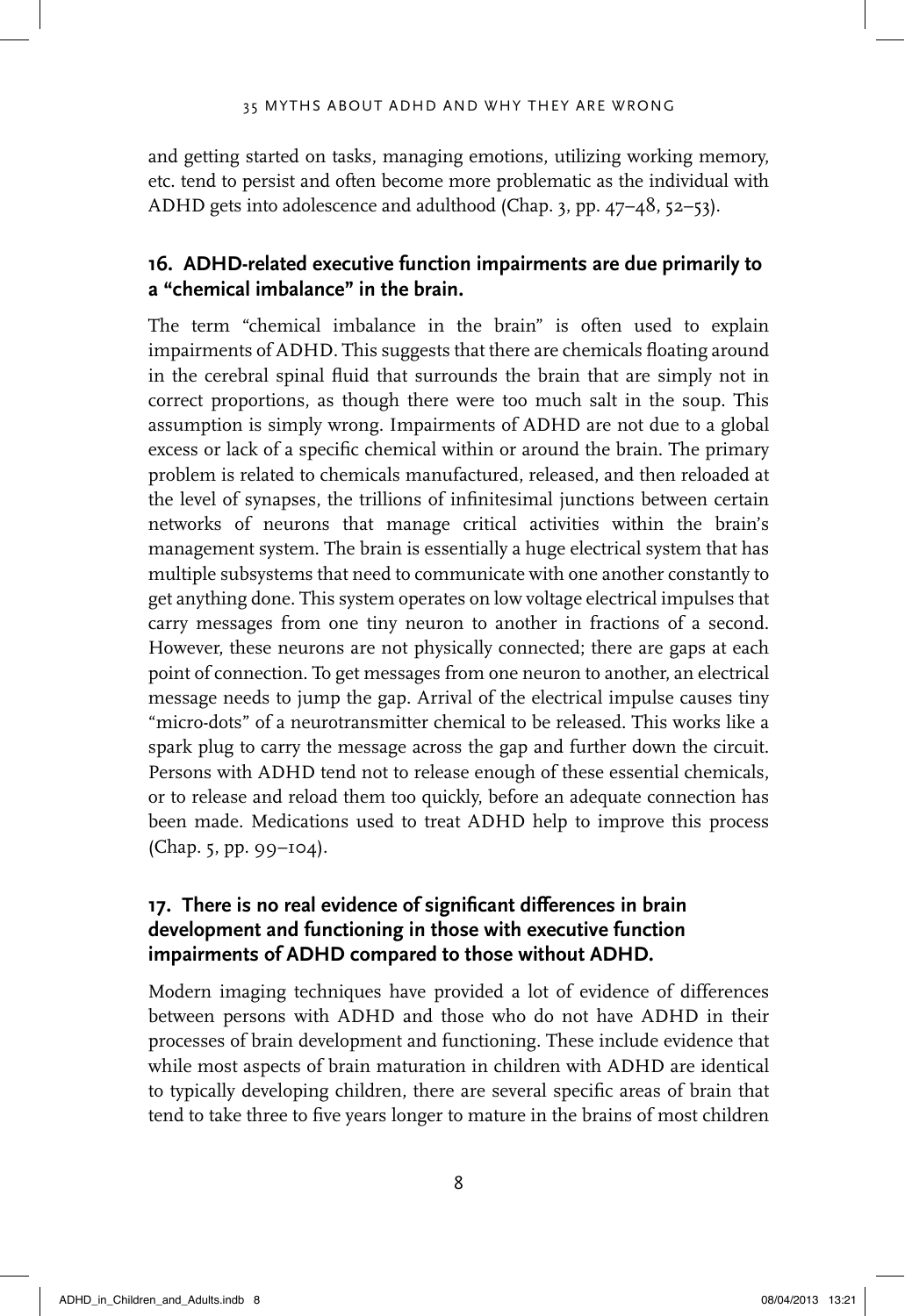#### 35 Myths about ADHD and Why They Are Wrong

with ADHD; those specific areas of brain are especially important for ageappropriate executive functions. Other areas of difference include thickness of cortical tissue, global reductions of gray matter, atypical development of white matter connections across various regions of the brain, less efficient communication over white matter circuits linking various brain regions, and differences in rates of oscillations critical for linking communication from one region of brain to another. There is also evidence of differences between persons with ADHD and those without in their ability to suppress and sustain suppression of default-mode oscillations when necessary to facilitate sustained attention (Chap. 3, pp. 63–70).

### **18. For some individuals with ADHD, prescribed medications can cure their ADHD impairments so they do not need to keep taking the medication.**

Medications for ADHD cure nothing. They are not like antibiotics that may cure an infection if the medication is taken consistently for a few days or weeks. ADHD medications are more like eyeglasses that may improve or even normalize a person's vision while the glasses are worn, but the eyeglasses cannot fix the problem with the person's eyes. When the eyeglasses are taken off, the person's vision returns to whatever it was previously. Most medications for ADHD currently available last for somewhere between 2 and 12 hours, then they gradually stop being helpful. Some persons who take medications for ADHD find that there is a point where they no longer need to take that medication; they are able to function reasonably well without it. Sometimes this is due to increased development of their brain as they get older; the processes of natural maturation that were a bit slower in them than for their contemporaries eventually kick in. In other cases such an improvement may be due to some change in the situation, a new teacher who is more supportive, a new job that is not as demanding of executive functions as the previous job, or added sources of support. Such improvements without medication may be temporary or quite long-lasting (Chap. 5, pp. 104–113).

#### **19. Most countries outside the U.S. do not have many persons with ADHD; this is primarily a problem in the U.S.**

For many years it was assumed that ADHD was a problem unique to the U.S. because the estimated incidence in other countries was much lower. Subsequently it became clear that most of the reported differences were based upon different diagnostic criteria being used in many other countries. More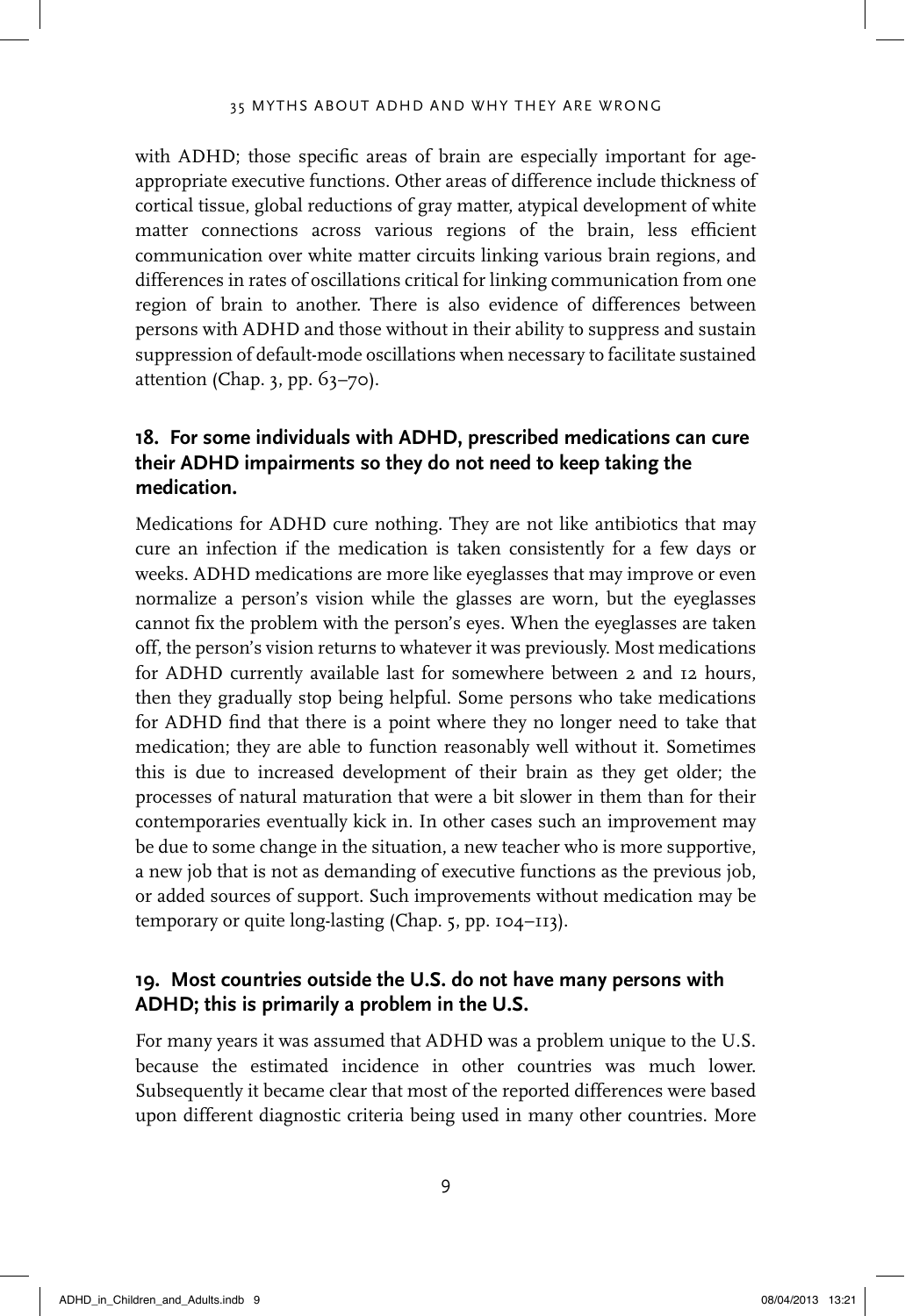recent studies comparing estimates based on similar diagnostic criteria indicate somewhat lower, but roughly similar prevalence rates in many countries with widely differing cultures and economic strata. A meta-analysis of 102 studies involving 171,000 children from all regions of the world yielded a pooled estimate of 5.29% for children 18 years or younger. Thus far there are few studies outside the U.S. estimating prevalence of ADHD among adults; many countries outside North America do not yet recognize ADHD in adults as a legitimate disorder, but this is gradually changing. Within the U.S., current estimates of ADHD incidence rates based on DSM-IV criteria are about 9% for children and adolescents; for adults estimated incidence is about 4.4% (Chap. 2, pp. 38–43).

### **20. Stimulant medications used to treat ADHD-related executive functions are highly addictive and carry considerable risk of dangerous cardiovascular problems.**

Stimulants are the most widely used medications for treatment of ADHD; some types have been available since the late 1930s, others since the late 1950s. Newer versions tend to be essentially these same active ingredients formulated in more modern delivery systems. There is an extensive body of research on use of these medications for treatment of ADHD. Stimulants are classified as Schedule II medications in the U.S., similar to pain medications. This is because, if taken in excessive quantities or otherwise misused, they can be addictive. However, the incidence of addiction to stimulant medications for ADHD is extremely low, so long as the medications are taken orally, not by injection, and are used as prescribed, even over many years. Large studies of children and adults with ADHD taking stimulants compared with others of similar age have shown that the rate of serious adverse cardiovascular events such as severe hypertension, heart attacks or strokes is no greater among those treated with stimulants than in the general public of the same age without such treatment (Chap. 5, pp.  $116-120$ ).

#### **21. The dose and timing of medications used to treat executive function impairment are quite similar for persons of similar age and body mass.**

Although some medications can be appropriately prescribed in doses directly related to the patient's age, weight, or severity of symptoms, this is not true for stimulants used to treat ADHD. Fine-tuning of dose and timing of stimulants for ADHD is very important because the most effective dose depends on how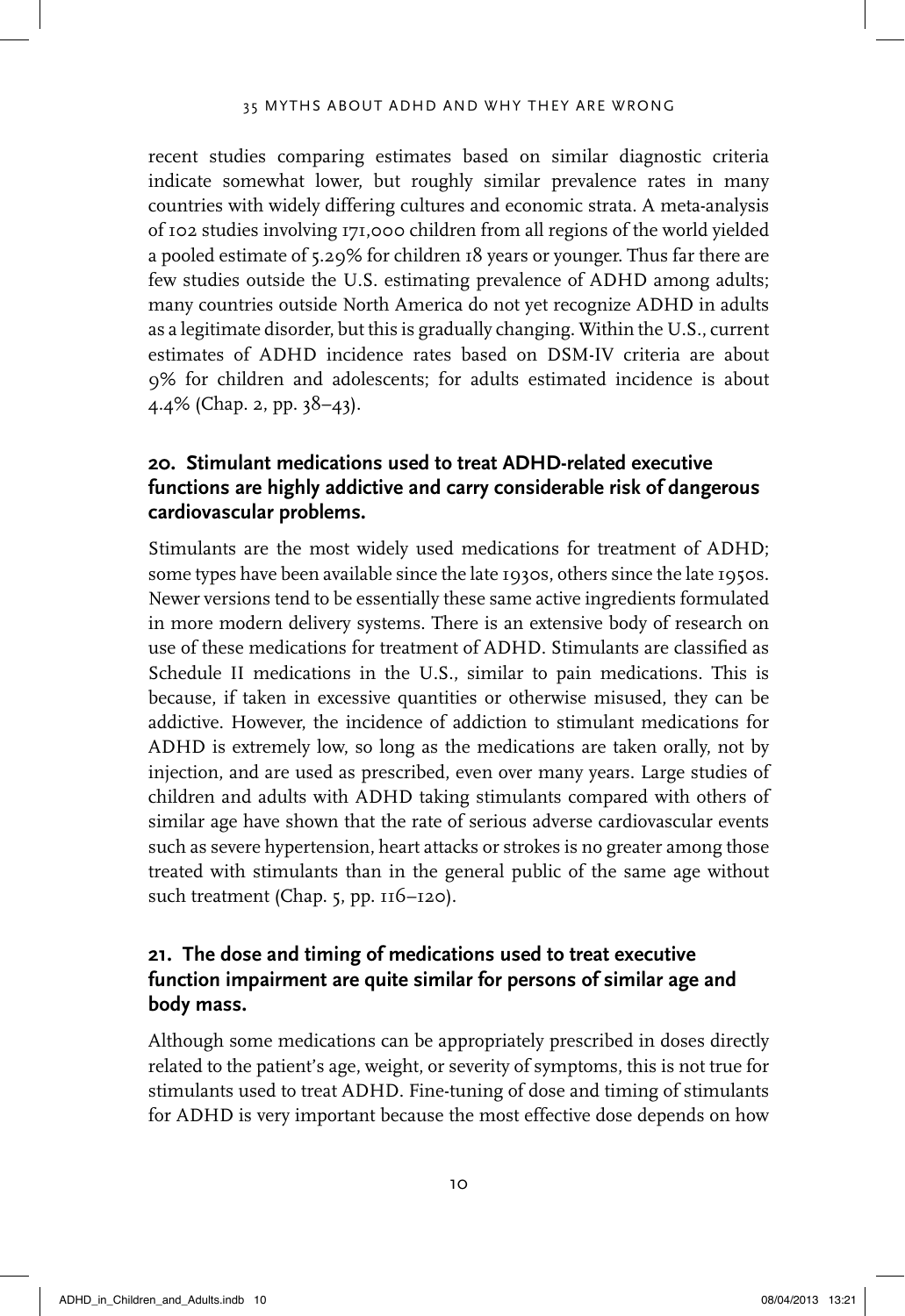sensitive the particular patient's body is to that specific medication. Usually that needs to be determined by trial and error, starting with a very low dose and gradually tapering up until an effective dose is found, significant adverse effects occur, or the maximum recommended dose is reached. Often the dose needs to be higher in the morning and gradually tapered over the course of the day, but sometimes exactly the opposite dosing pattern works better. Some adolescents and adults need smaller doses than what is usually prescribed for young children and some young children need much larger doses than most of their peers. Some of the non-stimulant medications for ADHD are prescribed according to weight because they operate in a different way (Chap. 5, pp. 101–104).

#### **22. There is no evidence that medications for ADHD actually improve executive function impairments or that any improvements last.**

There are three different types of evidence that demonstrate the effectiveness of specific medications for ADHD improving impaired executive functions. First, imaging studies have shown that stimulants improve, and may normalize, the ability of individuals with ADHD to get activated for assigned tasks, to minimize distractibility while doing tasks, to improve functional connections between various regions of brain involved in executive functions, to improve working memory performance, to reduce boredom during task performance, and, in some cases, to normalize some structural abnormalities in specific brain regions of those with ADHD (Chap. 5, pp. 104–106).

Second, experiments comparing performance of children with ADHD with matched controls or when on placebo in comparison to prescribed medication have shown that when on appropriate medication, children with ADHD tend to minimize inappropriate classroom behavior and control their behavior more like typical children in their class. Experiments have also shown that medication can help those with ADHD to improve their speed and accuracy in solving arithmetic problems; they increase their willingness to persist in trying to solve frustrating problems; they improve their working memory, and increase their motivation to perform and execute more adequately a wide variety of tasks associated with executive functions. These results do not mean that all children on such medications display these results, but group data demonstrate statistically significant improvements. However, it should be noted that these results are found only during the time the medication is actually active in the person's body (Chap. 5, pp. 106–108).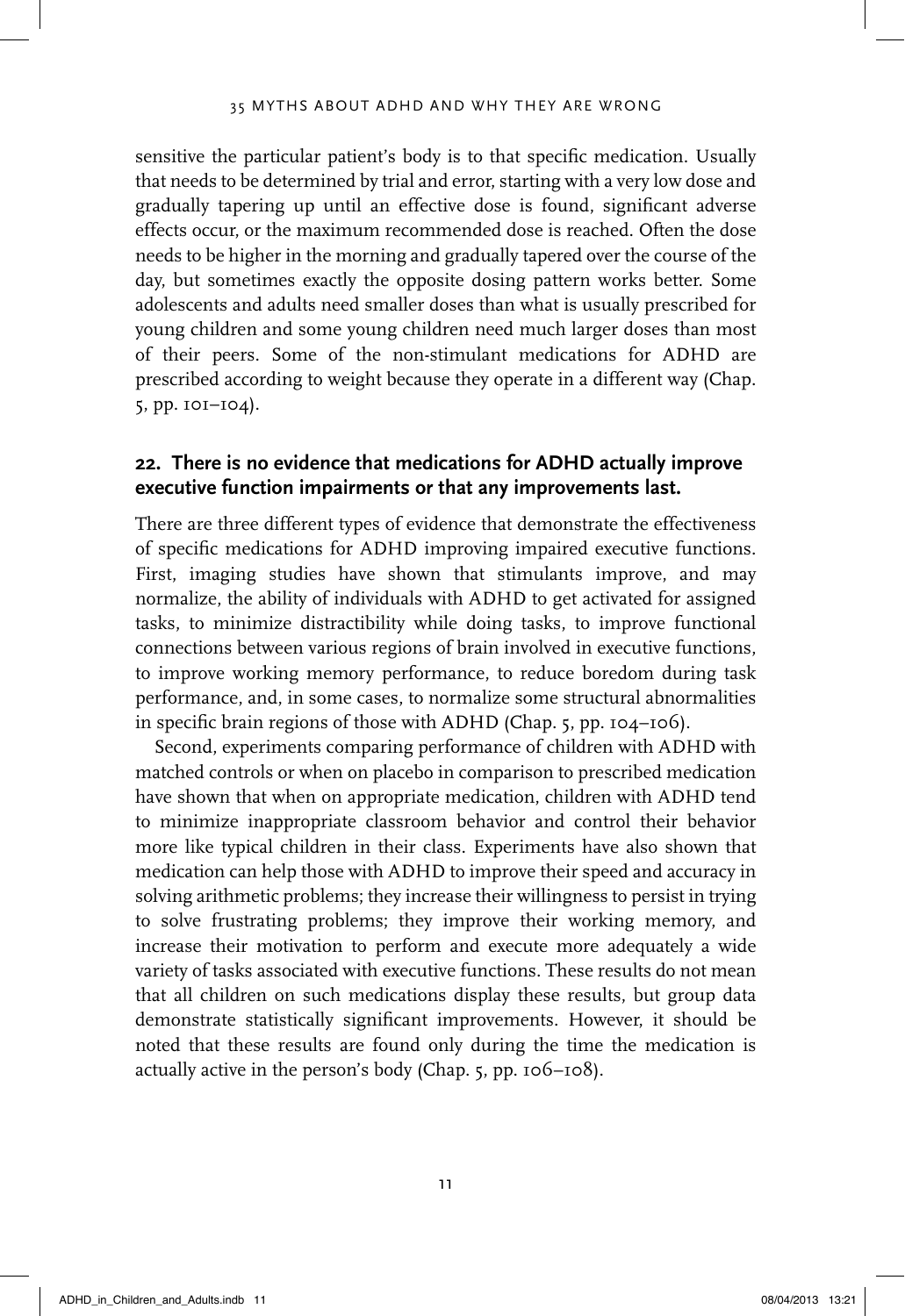Third, a very large number of clinical trials comparing the effectiveness of ADHD medications versus placebo for alleviation of ADHD impairments in both children and adults have demonstrated that these medications (both stimulants and some non-stimulants) produce robust improvements in a large percentage of patients with ADHD. Most of these clinical trials have used DSM-IV diagnostic criteria for ADHD, but some have tested medications against the wider range of ADHD symptoms included in the new model described in Chapter 2. Similar effectiveness results have been shown in symptoms from both old and new models (Chap. 5, pp. 108–111–113).

Despite the fact that the direct effects of medication do not last beyond the duration of the medication's action each day, the improved functioning made possible by the medication has been shown to result in better school classroom and test performance, reduced rates of school dropout, increased rates of graduation and other achievements which can have lasting effects. Medications may also help to support a person's adaptive performance while they await further brain development, enter into employment for which they are better suited, and/or improve their learning of concepts and skills they would otherwise be unlikely to master without the support of medication.

#### **23. It is quite risky to administer medications for ADHD problems to preschool-aged children.**

While many children with ADHD do not show significant impairments until they begin elementary school, there are some preschoolers who manifest serious, and sometimes dangerous, behavior problems between the ages of three to six years. Research with children aged three to five and a half years has shown that a majority of children in this age group with moderate to severe ADHD show significant improvement in their ADHD symptoms when treated with stimulant medications. With this younger age group, side effects are slightly more common than is usually seen in older children, though such effects were still minimal. In 2012 the American Academy of Pediatrics recommended that children aged four to five years old with significant ADHD impairments should be treated first with behavior therapy and then, if that is not sufficiently effective within nine months, they should be treated with stimulant medications for ADHD (Chap. 5, pp 110–111).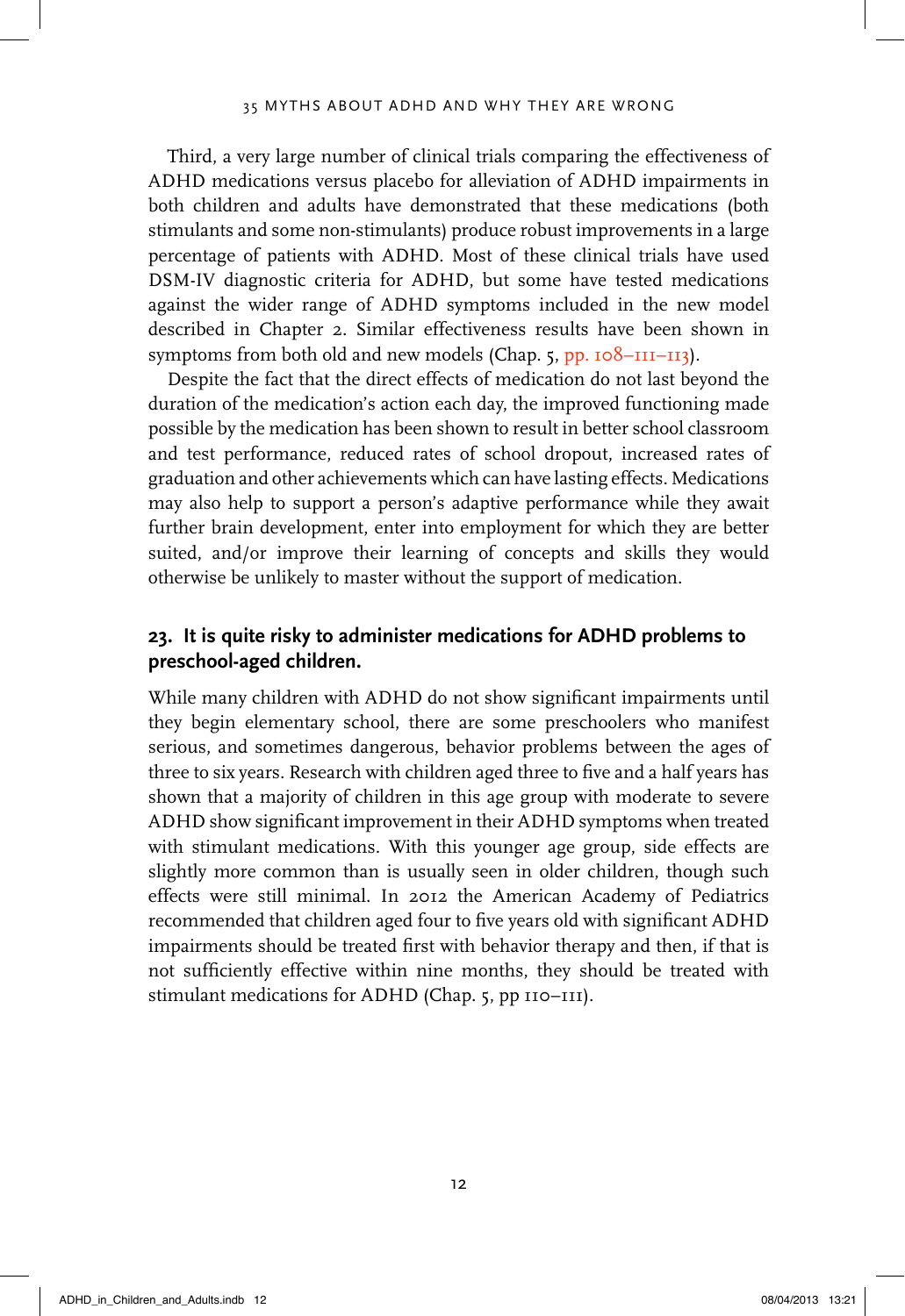### **24. There is no evidence that medication treatment for ADHD executive function impairments improves learning or academic achievement.**

Longitudinal studies have shown that children with ADHD tend, as a group, to have lower scores for reading achievement, take fewer advanced classes, have increased rates of absenteeism, more grade retention, are rated by their teachers as having poorer performance, and drop out of school before graduation more than do groups of children without ADHD, even when IQ is not included in the analysis. However, children treated with stimulant medication had higher scores for reading and lower rates of absenteeism when compared to students with ADHD who were not treated with medication. Additional factors such as level of parents' education and presence or absence of comorbid disorders also impacted these outcomes. Another large study in a different country showed that teacher-reported inattention problems in the years from kindergarten through age 12 are associated with the highest rates of dropping out of high school before graduation.

Other studies have shown that duration of treatment with medication also affects outcome. Students with ADHD who receive at least a year of medication achieved better scores on nationally standardized tests of reading, writing and math as well as better report card grades than children with ADHD who did not receive at least that minimal duration of treatment. Another study demonstrated that children with ADHD whose medication starts earlier in their school career tend, on average, to score better on national exams than children whose medication for ADHD is not started until later in their school career (Chap. 2, pp. 37–38; Chap. 3, pp. 47–48; Chap. 5, pp. 111–113).

### **25. Behavior modification and other psychosocial methods are just as effective for treating executive function impairments of ADHD as are medications.**

Studies of the effectiveness of psychosocial methods such as behavior modification and cognitive-behavioral therapy versus medication alone indicate that medication treatment seems to be the critical ingredient for treating most patients with ADHD. Training parents and teachers of young children with ADHD in operant conditioning techniques has been shown to reduce disruptive behavior and to increase attention to tasks. However, psychosocial interventions have not been shown to produce lasting changes in such problematic behaviors any more than medication alleviates symptoms of ADHD after the dose has worn off. Moreover, behavioral interventions have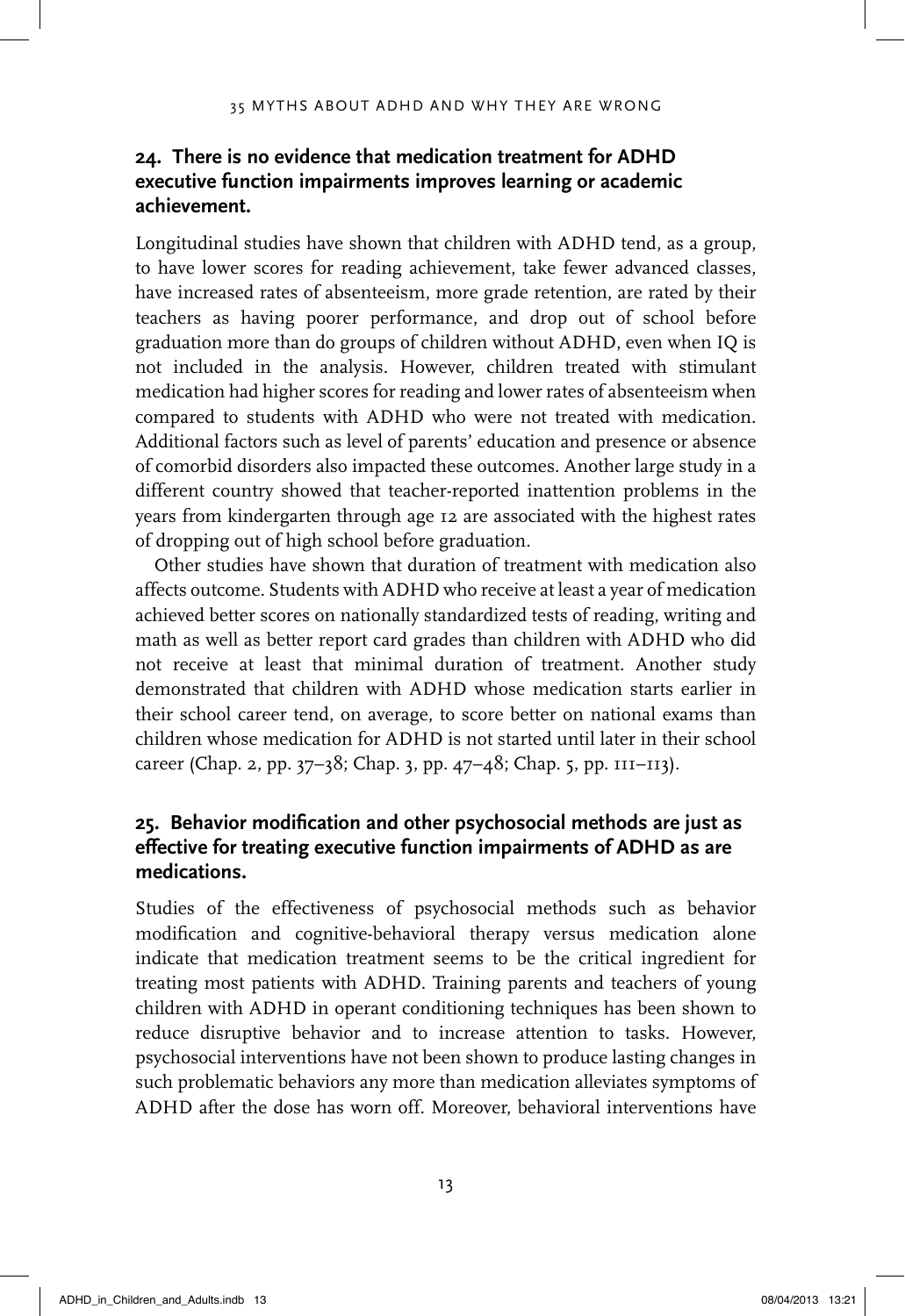not been shown to improve cognitive impairments such as working memory, sustaining focus, or similar higher cognitive functions at the core of the new model of ADHD impairments (Chap. 5, pp. 120–126).

#### **26. Individuals with ADHD have no more likelihood of having depression, anxiety problems, Obsessive-Compulsive Disorder or other psychiatric problems than anyone else of the same age.**

Several epidemiological studies have demonstrated that children and adults with ADHD have a much greater likelihood of having one or more additional psychiatric and/or learning disorders at some time in their life than do those without ADHD. A meta-analysis of 21 studies showed that the likelihood of anxiety disorders, depressive disorders, or conduct/oppositional disorders among children with ADHD was respectively about 3 times, 5.5 times or 10.7 times in prevalence of those disorders among children with ADHD. Among adults with ADHD, the likelihood of their having one or more additional psychiatric disorders by age 44 years was more than six times greater than the likelihood for adults without ADHD. These elevated rates of comorbid disorders among persons with ADHD may be due partially to genetic factors. However, since executive function impairments of ADHD occur in many other learning and psychiatric disorders, it has been proposed that ADHD may be not just one additional psychiatric disorder. It may be a foundational disorder that underlies most other disorders (Chap. 6, pp. 128–135, 162–164).

### **27. Learning disorders like dyslexia, math disorder and disorder of written expression are quite separate from the executive function impairments of ADHD. They require special education, not medication treatments.**

Specific learning disorders such as dyslexia, math disorder, and disorder of written expression have been seen as totally separate from ADHD for decades. More recent research has demonstrated that impairments of executive function associated with the new model of ADHD play an important role in each of the primary learning disorders and that children with ADHD tend to have a greatly increased likelihood of one or more learning disorders relative to students without ADHD. Impairments of ability to focus and sustain attention, to engage with the task, and to utilize working memory are critical elements of being able to read, do math, and give written expression to thoughts. Many students with ADHD have chronic difficulties with one or more of these three basic domains of learning and academic work. For some, their executive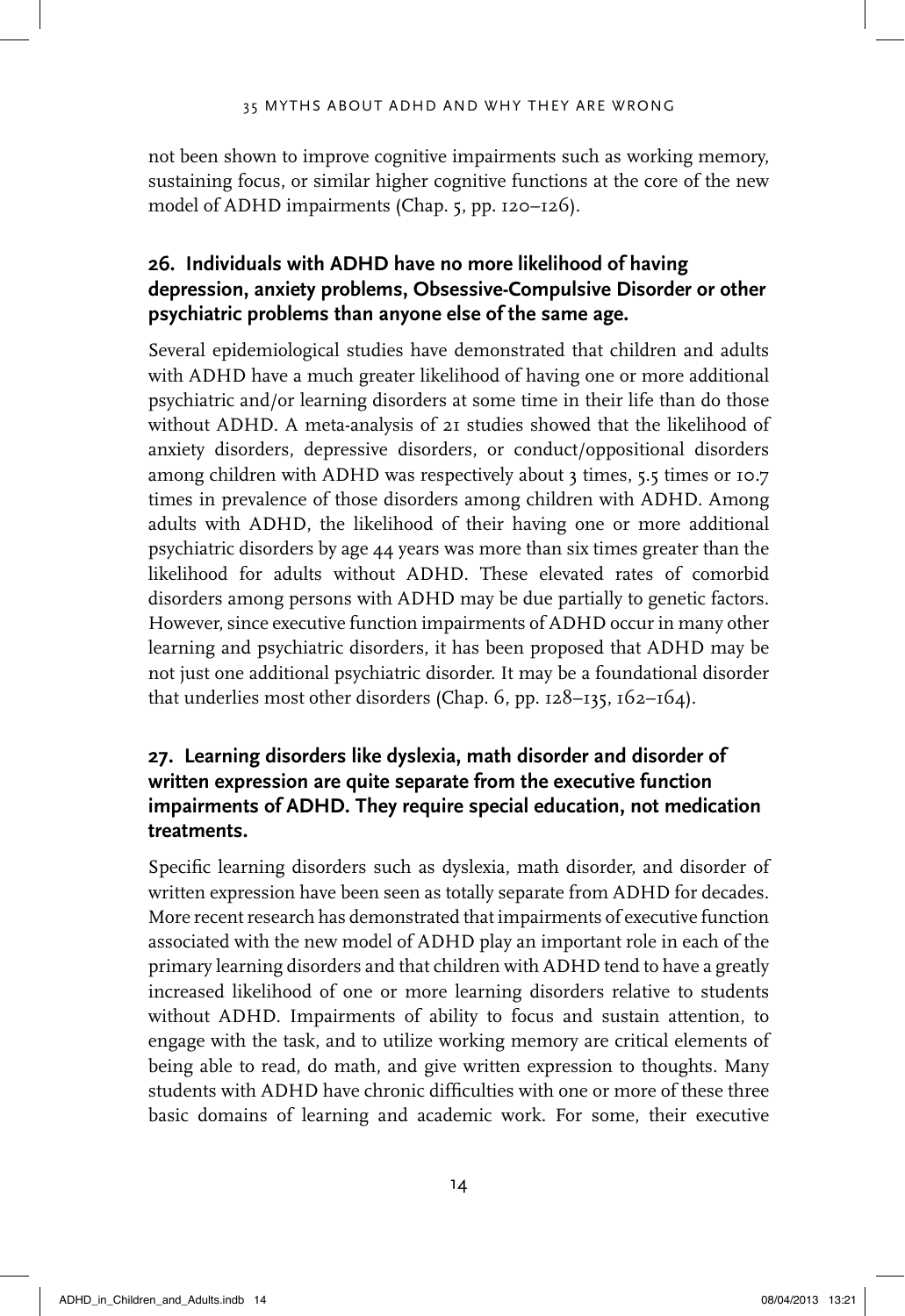function impairments combine with impairments of specific learning abilities to cause difficulties severe enough to warrant diagnosis of a specific learning disorder (Chap. 6, pp. 136–140).

#### **28. Most children with ADHD also have behavior problems of Oppositional Defiant Disorder which usually leads to the more severe delinquent behaviors of Conduct Disorder.**

Among children with ADHD, reported incidence of Oppositional Defiant Disorder ranges from 40% to 70%; these higher rates are usually for persons with the combined type of ADHD rather than the inattentive type. This disorder is characterized by chronic problems with negativistic, disobedient, defiant and/or hostile behavior toward authority figures. It tends to involve difficulties with management of frustration and anger and often involves impulsive negative reactions when frustrated. Typically Oppositional Defiant Disorder onsets at about 12 years and persists for approximately 6 years and then gradually remits. More than 70% of children diagnosed with this disorder never go on to meet diagnostic criteria for Conduct Disorder, a diagnosis that reflects much more severe behavior problems and seriously delinquent activities (Chap. 6, pp. 146–148).

#### **29. Obsessive-Compulsive Disorder is rarely associated with ADHD.**

Recent research has shifted understanding of Obsessive-Compulsive Disorder from the long-held notion of its being an anxiety disorder toward recognizing this as a disorder which involves primarily impairment of the ability to inhibit or "put the lid on" thoughts or actions that are intrusive, irrational and/or "magical" and cause considerable distress to the affected person. Affected persons tend to get "stuck" in focusing upon specific worries or patterns of action and have great difficulty in letting go of that preoccupation so they can move on to other concerns; they have considerable difficulty in keeping the broader picture, the context, of the situation in mind. In clinical samples of children and adolescents seeking treatment for Obsessive-Compulsive Disorder, 26% to 59% were found to have ADHD (Chap. 6, pp. 148–152).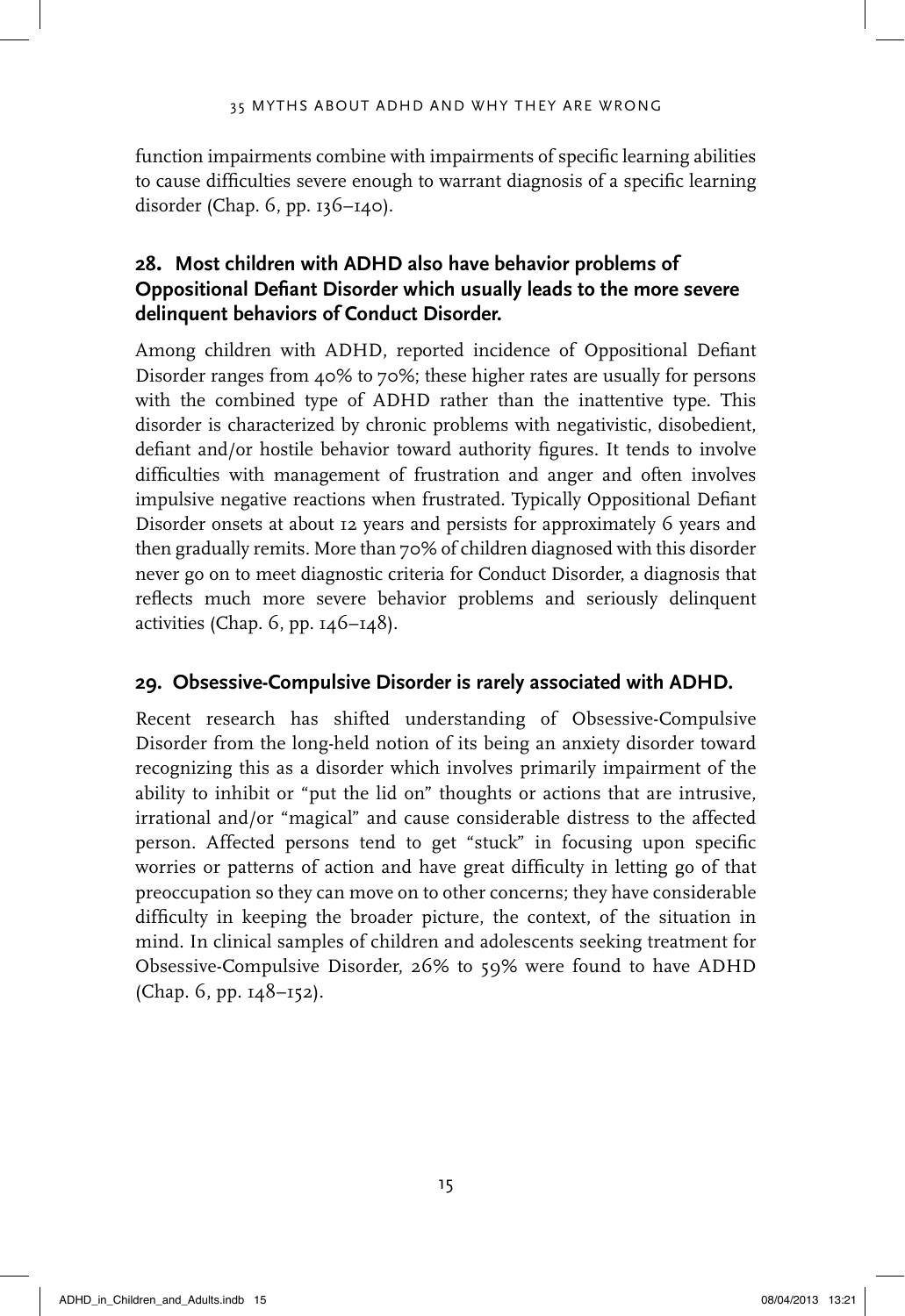#### **30. Recent research has identified a gene that causes executive function problems in persons with ADHD.**

Despite extensive exploration of the genome and the high heritability rate of ADHD, no single gene or genes have been identified as a cause of the syndrome of impairments known as ADHD. Recent research has identified two different groupings that together are associated with, though not definitively causal of, ADHD. This combination of some common variant genes and a group of deletions or duplications of multiple rare variants offers some promise of further progress in the search for genetic factors contributing to ADHD. However, at this point, the complexity of the disorder is likely to be associated only with multiple genes, each of which, in itself, has only a small effect upon development of ADHD (Chap. 3, pp. 72–76).

## **31. If a child or adolescent with ADHD is treated with stimulant medications, they are being put at increased risk of developing a substance use disorder.**

There is strong evidence that a child with ADHD, in comparison with peers, has more than double the likelihood of developing a substance use disorder at some point in their adolescent or early adult years. This does not mean that all individuals with ADHD will eventually have a substance use disorder. Rather, it means that those with ADHD are at much greater risk. The substances most commonly abused are cigarettes, marijuana and alcohol. These elevated risks of substance use disorder seem to be related to both genetic vulnerabilities and to chronic frustrations and social pressures resulting from trying to cope with the demands of schooling while struggling with untreated or inadequately treated executive function problems of ADHD. Effective treatment of ADHD with appropriate medication tends to reduce the risk of substance use disorder during adolescence (Chap. 6, pp. 152–157).

## **32. An individual with an Autistic Spectrum Disorder should not be diagnosed with ADHD and vice versa. These are completely separate disorders which require totally different treatments.**

While diagnostic criteria for ADHD in DSM-IV stipulated that a diagnosis of ADHD should not be made for persons diagnosed with Autistic or Pervasive Developmental Disorders, this requirement has been challenged by multiple clinical and some epidemiological studies. Research has demonstrated that many individuals with ADHD also have significant traits related to Autistic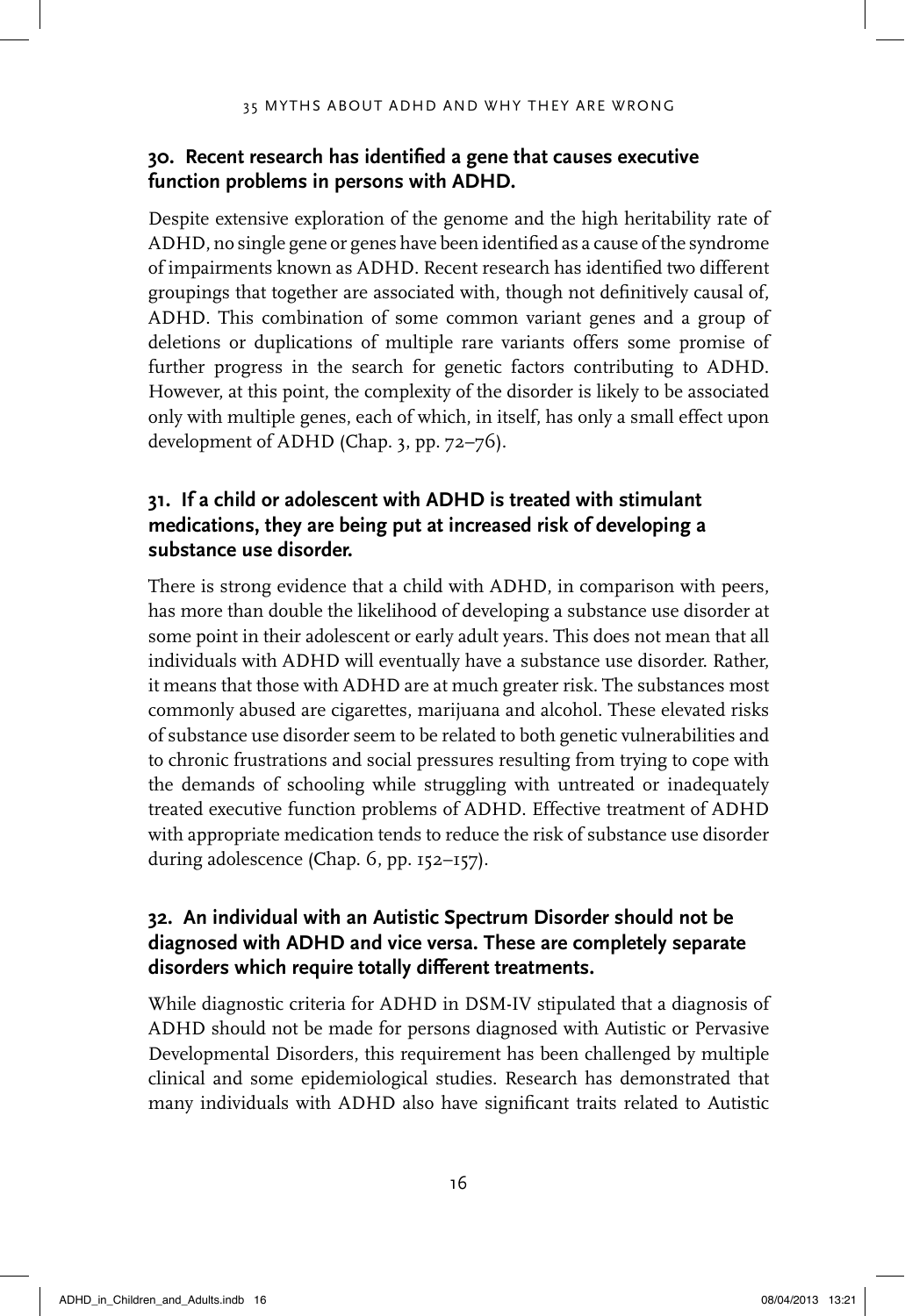Spectrum Disorders and that many persons diagnosed with disorders on the Autistic Spectrum also meet diagnostic criteria for ADHD. Studies have also shown that ADHD medications can be helpful in alleviating ADHD impairments in individuals on the Autistic Spectrum. Moreover, ADHD medications can also help those on the Autistic Spectrum with ADHD to improve on some of their impairments in social interactions, social perspective taking, and other related problematic characteristics (Chap. 6, pp. 157–162).

#### **33. Problems with lack of adequate sleep often cause impairments of ADHD-related executive functions.**

Significant lack of adequate sleep tends to reduce the effective functioning of anyone with or without ADHD. However, the chronic executive function impairments of ADHD are not caused by inadequate sleep. For most affected persons, problems in regulating sleep and awakening are a significant and often impairing aspect of ADHD. Research has shown that a majority of children, adolescents and adults with ADHD tend to have chronic difficulty in getting to sleep at an adequate time, in getting themselves awake and started in morning routines, and in sustaining adequate levels of alertness during the day, especially when they are not physically moving or talking a lot (Chap. 3, pp. 51–52).

#### **34. ADHD impairments sometimes last into early adulthood, but then they usually diminish before middle age.**

Impairments of ADHD are determined not solely by the individual's symptoms, but by discrepancies between the demands of daily life facing the individual and their capacity to meet them. A business or professional person with ADHD might function very well in their daily life if they are fortunate enough to have a job that fits their talents, and co-workers, a secretary or others, who are able and willing to take care of functions that are difficult for the person with ADHD. Yet, if that adult is transferred to a different job where there are increased demands and insufficient support, their ADHD impairments may become much more conspicuous and problematic. Likewise, if an adult with ADHD is living with a partner who is able and willing to carry much of the responsibility of planning and preparing meals, managing finances, and attending to household routines, that person with ADHD may live comfortably and contribute to the household in other ways. However, if the help and support of that other person is lost due to illness, separation, divorce or death, the person with ADHD may suddenly be faced with multiple problems that are very difficult to cope with.